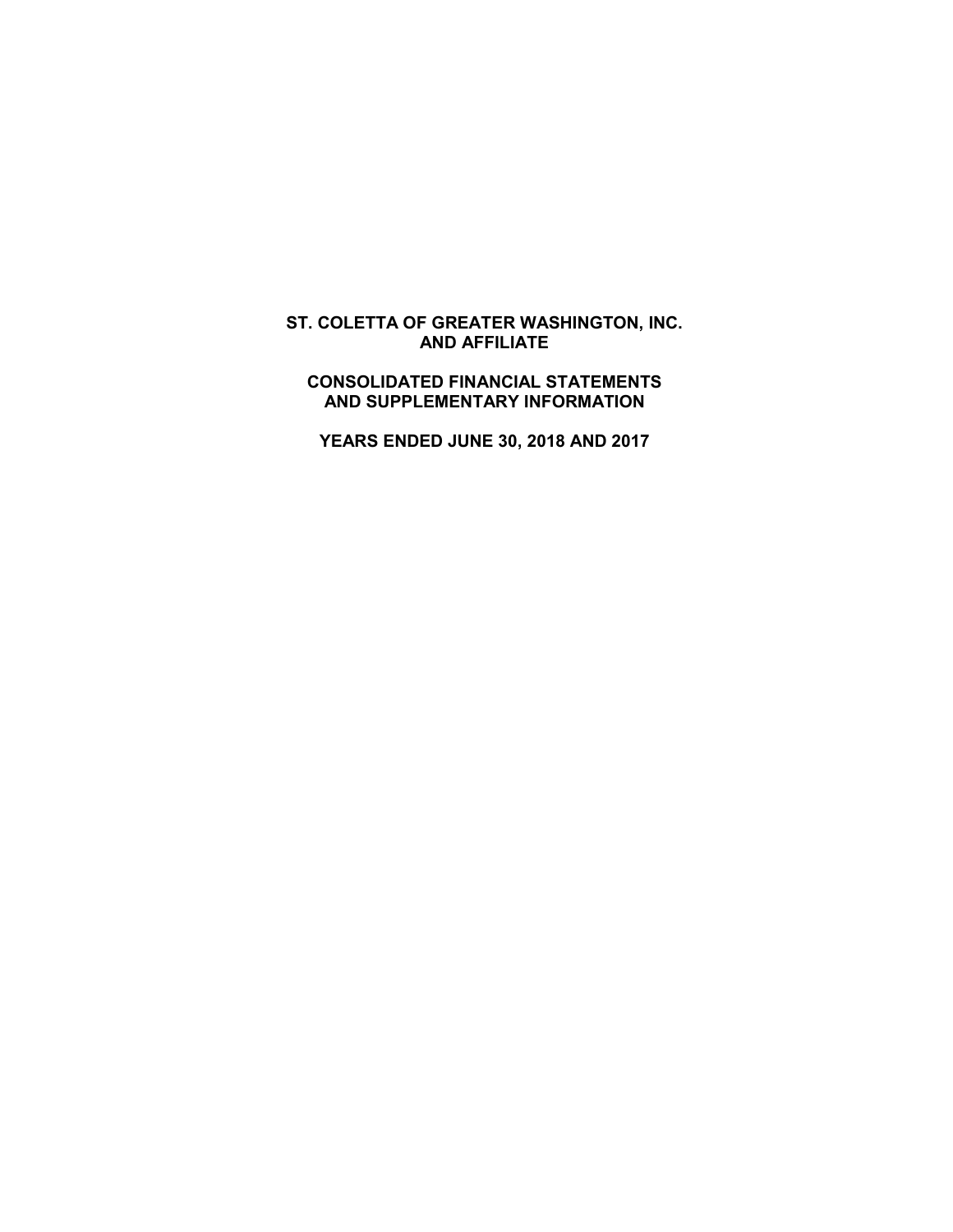# **ST. COLETTA OF GREATER WASHINGTON, INC. AND AFFILIATE TABLE OF CONTENTS YEARS ENDED JUNE 30, 2018 AND 2017**

| <b>INDEPENDENT AUDITORS' REPORT</b>                                                                 |    |
|-----------------------------------------------------------------------------------------------------|----|
| <b>CONSOLIDATED FINANCIAL STATEMENTS</b>                                                            |    |
| <b>CONSOLIDATED STATEMENTS OF FINANCIAL POSITION</b>                                                | 3  |
| <b>CONSOLIDATED STATEMENTS OF ACTIVITIES</b>                                                        | 4  |
| <b>CONSOLIDATED STATEMENTS OF CASH FLOWS</b>                                                        | 5  |
| NOTES TO CONSOLIDATED FINANCIAL STATEMENTS                                                          | 6  |
| <b>SUPPLEMENTARY INFORMATION</b>                                                                    |    |
| <b>CONSOLIDATING STATEMENT OF FINANCIAL POSITION</b>                                                | 19 |
| <b>CONSOLIDATING STATEMENT OF ACTIVITIES</b>                                                        | 20 |
| <b>CONSOLIDATED SCHEDULE OF FUNCTIONAL EXPENSES</b>                                                 | 21 |
| SCHEDULE OF FUNCTIONAL EXPENSES—ST. COLETTA SPECIAL<br><b>EDUCATION PUBLIC CHARTER SCHOOL, INC.</b> | 22 |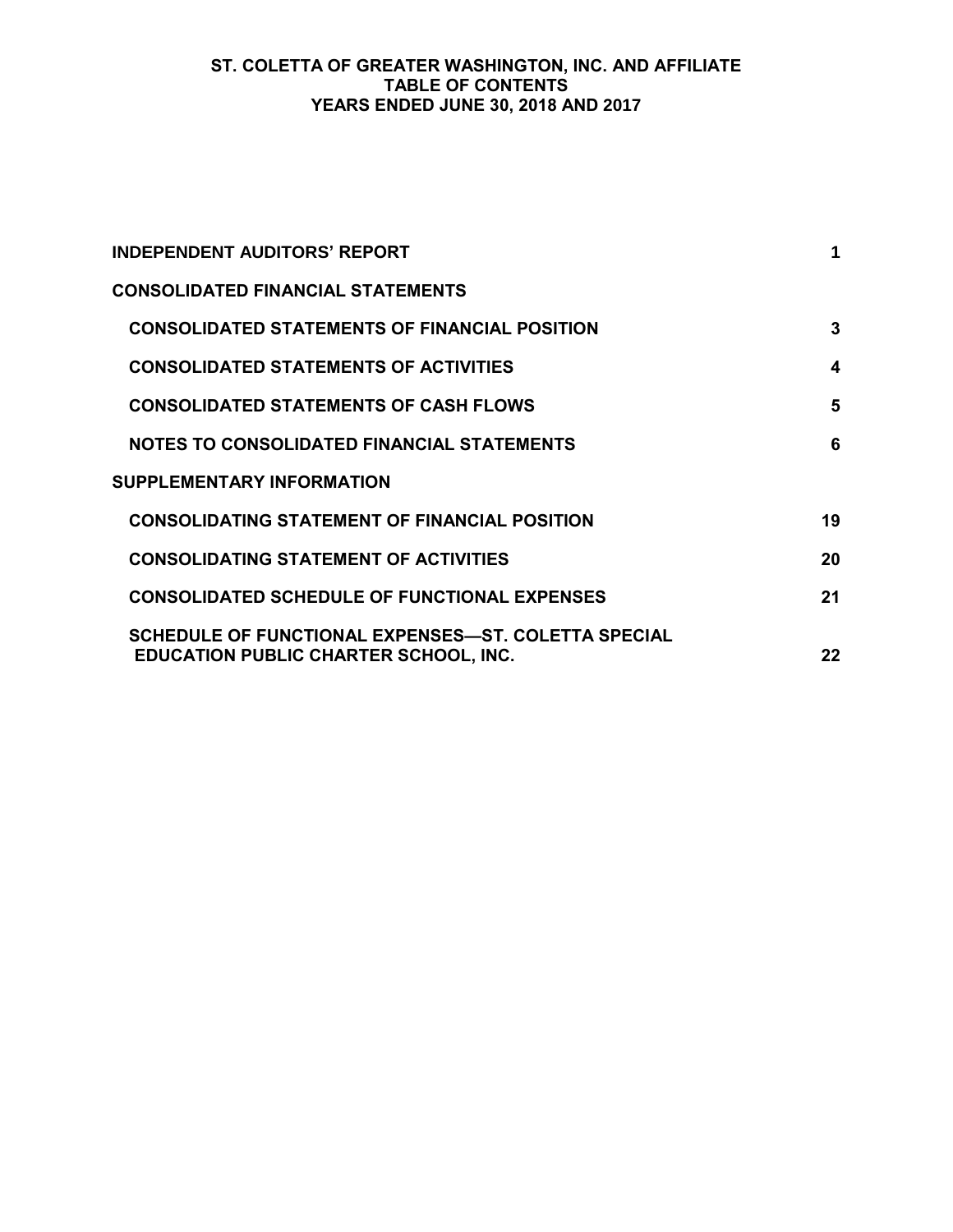

CliftonLarsonAllen LLP CLAconnect.com

# **INDEPENDENT AUDITORS' REPORT**

Board of Directors St. Coletta of Greater Washington, Inc. and Affiliate Washington, DC

## **Report on the Financial Statements**

We have audited the accompanying consolidated financial statements of St. Coletta of Greater Washington, Inc. (a nonprofit organization) and Affiliate, which comprise the consolidated statements of financial position as of June 30, 2018 and 2017, and the related consolidated statements of activities and cash flows for the years then ended, and the related notes to the consolidated financial statements.

# *Management's Responsibility for the Financial Statements*

Management is responsible for the preparation and fair presentation of these consolidated financial statements in accordance with accounting principles generally accepted in the United States of America; this includes the design, implementation, and maintenance of internal control relevant to the preparation and fair presentation of consolidated financial statements that are free from material misstatement, whether due to fraud or error.

#### *Auditors' Responsibility*

Our responsibility is to express an opinion on these consolidated financial statements based on our audits. We did not audit the financial statements of St. Coletta Special Education Public Charter School, Inc. and affiliate, which statements reflect total assets of \$3,433,013 and \$4,593,834 as of June 30, 2018 and 2017, respectively, and total revenues of \$18,100,697 and \$17,778,898, for the years then ended. Those statements were audited by other auditors, whose report has been furnished to us, and our opinion, insofar as it relates to the amounts included for St. Coletta Special Education Public Charter School, Inc., is based solely on the report of the other auditors. We conducted our audit in accordance with auditing standards generally accepted in the United States of America. Those standards require that we plan and perform the audit to obtain reasonable assurance about whether the consolidated financial statements are free from material misstatement.

An audit involves performing procedures to obtain audit evidence about the amounts and disclosures in the consolidated financial statements. The procedures selected depend on the auditors' judgment, including the assessment of the risks of material misstatement of the consolidated financial statements, whether due to fraud or error. In making those risk assessments, the auditor considers internal control relevant to the entity's preparation and fair presentation of the consolidated financial statements in order to design audit procedures that are appropriate in the circumstances, but not for the purpose of expressing an opinion on the effectiveness of the entity's internal control. Accordingly, we express no such opinion. An audit also includes evaluating the appropriateness of accounting policies used and the reasonableness of significant accounting estimates made by management, as well as evaluating the overall presentation of the consolidated financial statements.

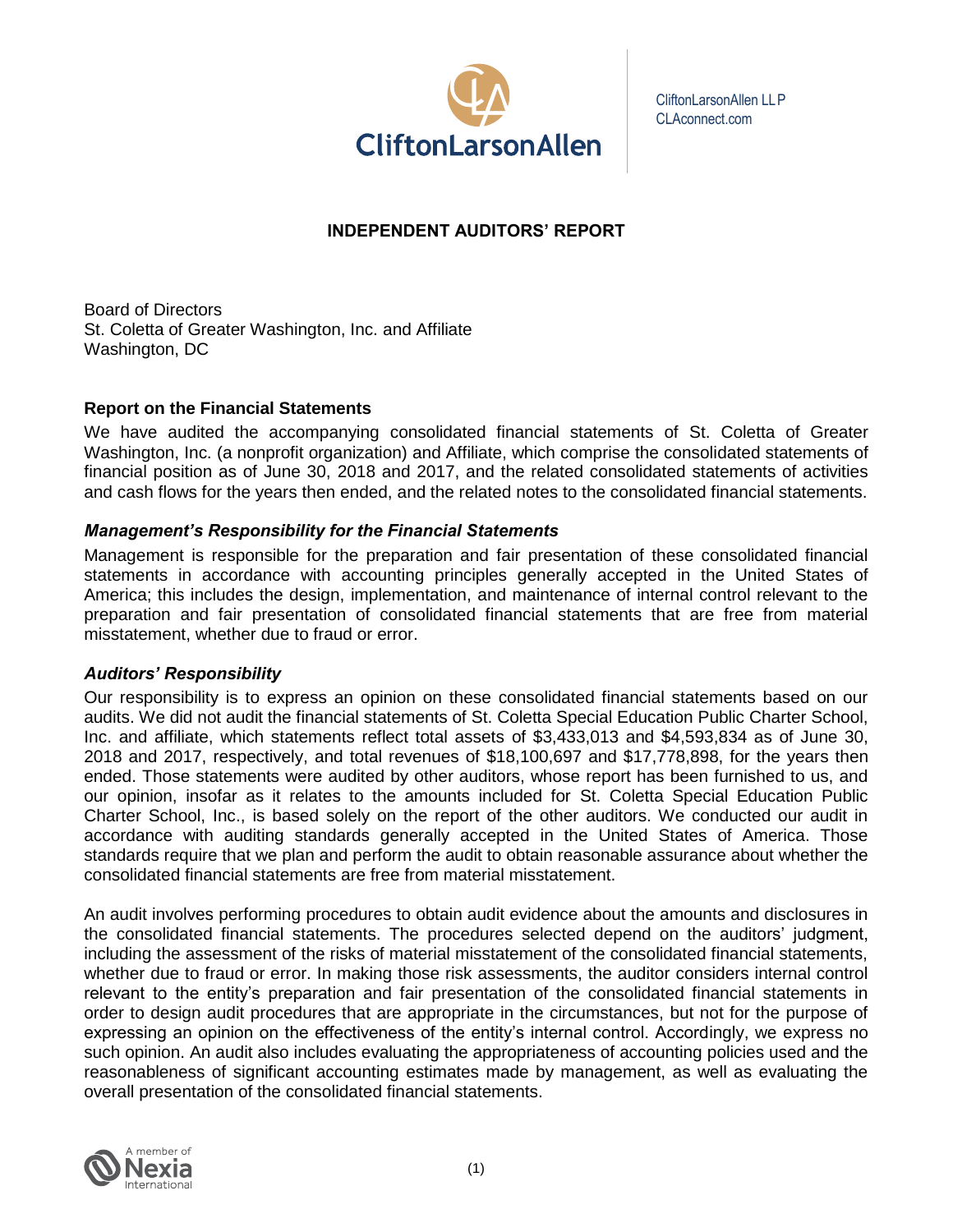We believe that the audit evidence we have obtained is sufficient and appropriate to provide a basis for our audit opinion.

# *Opinion*

In our opinion, based on our audit and the report of the other auditors, the consolidated financial statements referred to above present fairly, in all material respects, the financial position of St. Coletta of Greater Washington, Inc. and Affiliate as of June 30, 2018 and 2017, and the changes in their net assets and their cash flows for the years then ended in accordance with accounting principles generally accepted in the United States of America.

# **Report on Supplementary Information**

# *Other Information*

Our audit was conducted for the purpose of forming an opinion on the consolidated financial statements as a whole. The consolidating statement of financial position, statement of activities, consolidated schedule of functional expenses, and schedule of functional expenses—St. Coletta Special Education Public Charter School, Inc. are presented for purposes of additional analysis and are not a required part of the consolidated financial statements. Such information is the responsibility of management and was derived from and relates directly to the underlying accounting and other records used to prepare the consolidated financial statements. The information has been subjected to the auditing procedures applied in the audit of the consolidated financial statements and certain additional procedures, including comparing and reconciling such information directly to the underlying accounting and other records used to prepare the consolidated financial statements or to the consolidated financial statements themselves, and other additional procedures in accordance with auditing standards generally accepted in the United States of America. In our opinion, which insofar as it relates to St. Coletta Special Education Public Charter School, Inc. is based on the report of other auditors, the consolidating information is fairly stated in all material respects in relation to the consolidated financial statements as a whole.

Clifton Larson Allen LLP

**CliftonLarsonAllen LLP**

Greenbelt, Maryland October 29, 2018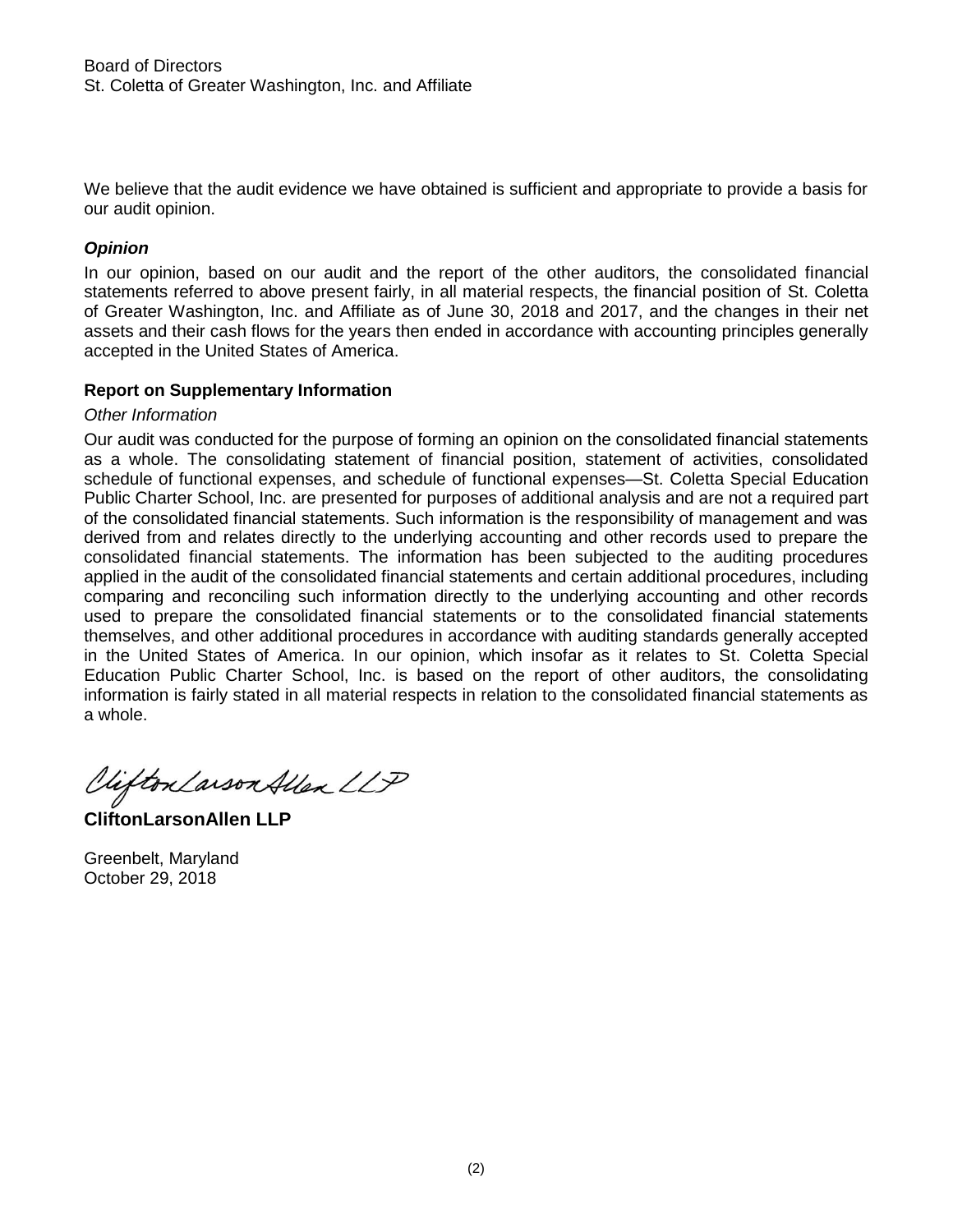# **ST. COLETTA OF GREATER WASHINGTON, INC. AND AFFILIATE CONSOLIDATED STATEMENTS OF FINANCIAL POSITION JUNE 30, 2018 AND 2017**

| 2018                                                                                                                                                                                                                                                                         |                                                                               | 2017                                                                   |
|------------------------------------------------------------------------------------------------------------------------------------------------------------------------------------------------------------------------------------------------------------------------------|-------------------------------------------------------------------------------|------------------------------------------------------------------------|
| <b>ASSETS</b>                                                                                                                                                                                                                                                                |                                                                               |                                                                        |
| <b>CURRENT ASSETS</b><br>Cash and Cash Equivalents<br><b>Investments at Fair Value</b><br><b>Accounts Receivable</b><br>Interest Rate Swap Asset<br><b>Prepaid Expenses</b><br><b>Total Current Assets</b>                                                                   | \$<br>8,287,282<br>3,303,309<br>3,865,833<br>107,124<br>106,778<br>15,670,326 | \$<br>4,099,858<br>3,147,128<br>5,157,054<br>307,554<br>12,711,594     |
| PROPERTY AND EQUIPMENT, NET                                                                                                                                                                                                                                                  | 25,295,249                                                                    | 26,562,247                                                             |
| <b>DEPOSITS</b>                                                                                                                                                                                                                                                              | 16,786                                                                        | 23,126                                                                 |
| <b>Total Assets</b>                                                                                                                                                                                                                                                          | 40,982,361                                                                    | 39,296,967<br>S.                                                       |
| <b>LIABILITIES AND NET ASSETS</b>                                                                                                                                                                                                                                            |                                                                               |                                                                        |
| <b>CURRENT LIABILITIES</b><br>Accounts Payable and Accrued Expenses<br><b>Accrued Bond Interest Payable</b><br>Interest Rate Swap Liability<br><b>Current Maturities of Capital Lease</b><br><b>Current Maturities of Long-Term Debt</b><br><b>Total Current Liabilities</b> | \$<br>1,242,410<br>22,587<br>39,636<br>290,097<br>1,594,730                   | \$<br>1,148,819<br>23,474<br>146,218<br>37,707<br>278,908<br>1,635,126 |
| <b>DEFERRED RENT</b>                                                                                                                                                                                                                                                         | 289,764                                                                       | 301,992                                                                |
| <b>CAPITAL LEASE</b>                                                                                                                                                                                                                                                         | 115,893                                                                       | 155,528                                                                |
| LONG-TERM DEBT, LESS CURRENT MATURITIES ABOVE<br>AND UNAMORTIZED DEBT ISSUANCE COSTS                                                                                                                                                                                         | 6,887,693                                                                     | 7,174,271                                                              |
| <b>Total Liabilities</b>                                                                                                                                                                                                                                                     | 8,888,080                                                                     | 9,266,917                                                              |
| <b>NET ASSETS</b><br>Unrestricted                                                                                                                                                                                                                                            | 32,094,281                                                                    | 30,030,050                                                             |
| <b>Total Liabilities and Net Assets</b>                                                                                                                                                                                                                                      | 40,982,361<br>\$                                                              | 39,296,967<br>\$                                                       |

*See accompanying Notes to Consolidated Financial Statements.*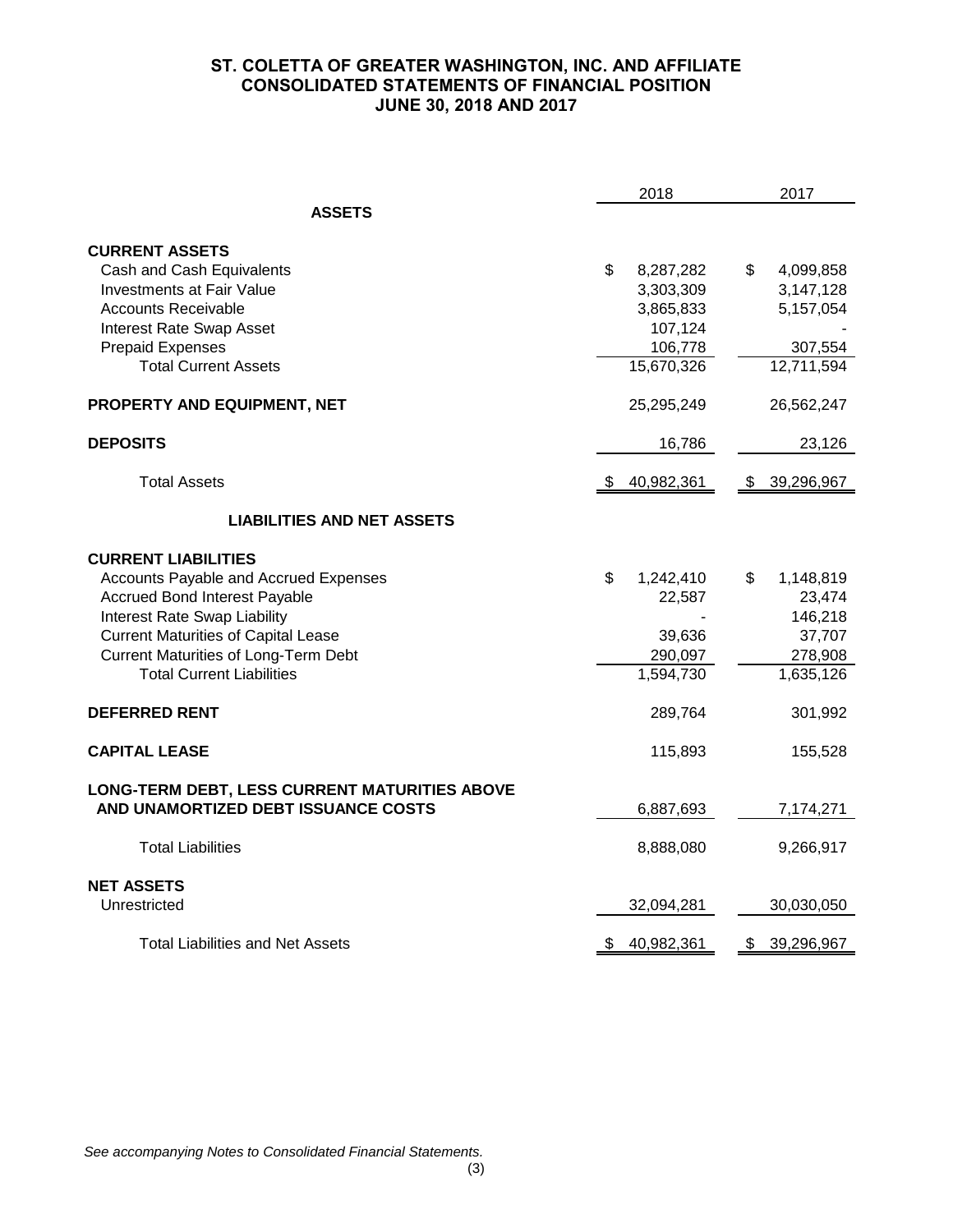# **ST. COLETTA OF GREATER WASHINGTON, INC. AND AFFILIATE CONSOLIDATED STATEMENTS OF ACTIVITIES YEARS ENDED JUNE 30, 2018 AND 2017**

|                                                       | 2018 |            |     | 2017       |  |
|-------------------------------------------------------|------|------------|-----|------------|--|
| UNRESTRICTED REVENUES, GAINS, AND PUBLIC SUPPORT      |      |            |     |            |  |
| Tuition, Fees, and Related Services                   | \$   | 19,460,821 | \$  | 19,301,321 |  |
| <b>Adult Revenues</b>                                 |      | 5,387,489  |     | 5,226,983  |  |
| Gain (Loss) on Interest Swap                          |      | 253,342    |     | (146, 218) |  |
| <b>Special Events</b>                                 |      | 250,477    |     | 239,336    |  |
| Net Investment Income                                 |      | 188,472    |     | 228,362    |  |
| Contributions                                         |      | 182,090    |     | 113,828    |  |
| <b>Other Program Service Revenues</b>                 |      | 21,618     |     | 69,052     |  |
| Rental Income                                         |      | 32,750     |     | 19,900     |  |
| Interest Income - Operating Account                   |      | 7,998      |     | 3,183      |  |
| <b>Total Unrestricted Revenues and Public Support</b> |      | 25,785,057 |     | 25,055,747 |  |
| <b>EXPENSES</b>                                       |      |            |     |            |  |
| <b>Program Services</b>                               |      | 21,021,025 |     | 20,857,528 |  |
| <b>Support Services:</b>                              |      |            |     |            |  |
| Management and General                                |      | 2,045,565  |     | 2,011,654  |  |
| Fundraising                                           |      | 654,236    |     | 634,206    |  |
| <b>Total Expenses</b>                                 |      | 23,720,826 |     | 23,503,388 |  |
| <b>CHANGE IN UNRESTRICTED NET ASSETS</b>              |      | 2,064,231  |     | 1,552,359  |  |
| Net Assets - Beginning of Year                        |      | 30,030,050 |     | 28,477,691 |  |
| <b>NET ASSETS - END OF YEAR</b>                       | \$.  | 32,094,281 | \$. | 30,030,050 |  |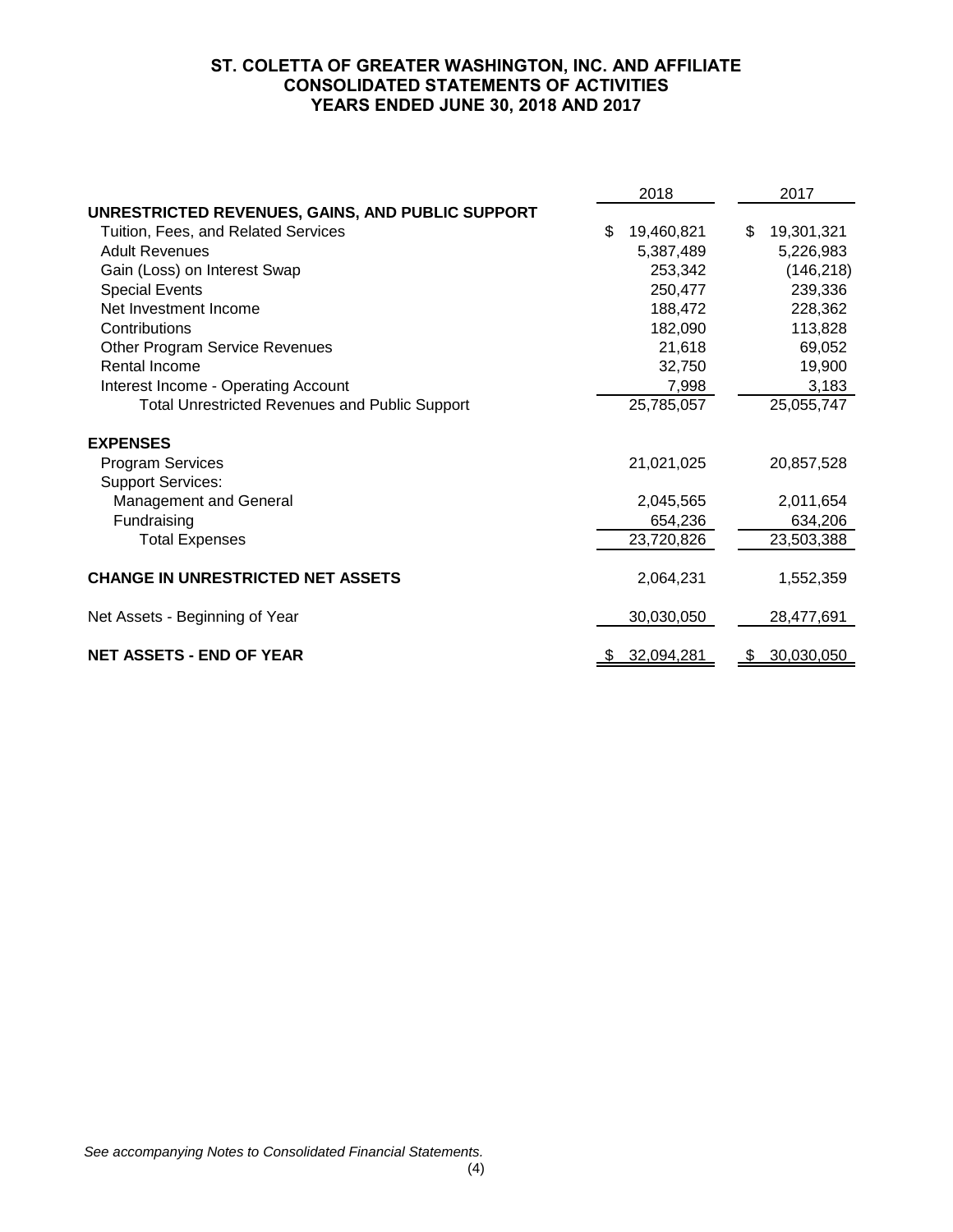# **ST. COLETTA OF GREATER WASHINGTON, INC. AND AFFILIATE CONSOLIDATED STATEMENTS OF CASH FLOWS YEARS ENDED JUNE 30, 2018 AND 2017**

|                                                                                            | 2018          |            |               | 2017          |  |
|--------------------------------------------------------------------------------------------|---------------|------------|---------------|---------------|--|
| <b>CASH FLOWS FROM OPERATING ACTIVITIES</b>                                                |               |            |               |               |  |
| Change in Net Assets                                                                       | S             | 2,064,231  | \$            | 1,552,359     |  |
| Adjustments to Reconcile Change in Net Assets to Net Cash                                  |               |            |               |               |  |
| Provided by Operating Activities:                                                          |               |            |               |               |  |
| Depreciation and Amortization                                                              |               | 1,467,544  |               | 1,489,683     |  |
| Amortization of Debt Issuance Costs                                                        |               | 3,519      |               | 3,389         |  |
| Net Realized and Unrealized Gain on Investments                                            |               | (91, 256)  |               | (143, 163)    |  |
| Reinvested Investment Income and Fees                                                      |               | (34, 828)  |               |               |  |
| (Gain) Loss on Interest Rate Swap                                                          |               | (253, 342) |               | 146,218       |  |
| Effects of Changes in Operating Assets and Liabilities:                                    |               |            |               |               |  |
| <b>Accounts Receivable</b>                                                                 |               | 1,291,221  |               | (1, 137, 984) |  |
| <b>Prepaid Expenses</b>                                                                    |               | 200,776    |               | 203           |  |
| Deposits                                                                                   |               | 6,340      |               | 10,510        |  |
| Accounts Payable and Accrued Expenses                                                      |               | 93,591     |               | 63,697        |  |
| <b>Accrued Bond Interest Payable</b>                                                       |               | (887)      |               | (848)         |  |
| <b>Deferred Rent</b>                                                                       |               | (12, 228)  |               | (4,909)       |  |
| Net Cash Provided by Operating Activities                                                  |               | 4,734,681  |               | 1,979,155     |  |
| <b>CASH FLOWS FROM INVESTING ACTIVITIES</b>                                                |               |            |               |               |  |
| Purchase of Property and Equipment                                                         |               | (200, 546) |               | (166, 675)    |  |
| Purchase of Investments                                                                    |               | (383, 558) |               | (421, 254)    |  |
| Proceeds from Sale of Investments                                                          |               | 353,461    |               | 365,946       |  |
| Net Cash Used by Investing Activities                                                      |               | (230, 643) |               | (221, 983)    |  |
| <b>CASH FLOWS FROM FINANCING ACTIVITIES</b>                                                |               |            |               |               |  |
| Payment of Debt Principal                                                                  |               | (278,908)  |               | (268, 150)    |  |
| Payments on Capital Lease                                                                  |               | (37,706)   |               | (12, 157)     |  |
| Net Cash Used by Financing Activities                                                      |               | (316, 614) |               | (280, 307)    |  |
| NET INCREASE IN CASH AND CASH EQUIVALENTS                                                  |               | 4,187,424  |               | 1,476,865     |  |
| Cash and Cash Equivalents - Beginning of Year                                              |               | 4,099,858  |               | 2,622,993     |  |
| <b>CASH AND CASH EQUIVALENTS - END OF YEAR</b>                                             |               | 8,287,282  | \$            | 4,099,858     |  |
| SUPPLEMENTAL DISCLOSURE OF CASH FLOW INFORMATION<br>Cash Paid During the Year for Interest | <u>\$</u>     | 293,027    | $\frac{1}{2}$ | 300,721       |  |
|                                                                                            |               |            |               |               |  |
| Assets Acquired Through Capital Lease Obligations                                          | $\frac{1}{2}$ |            | \$            | 205,392       |  |

*See accompanying Notes to Consolidated Financial Statements.*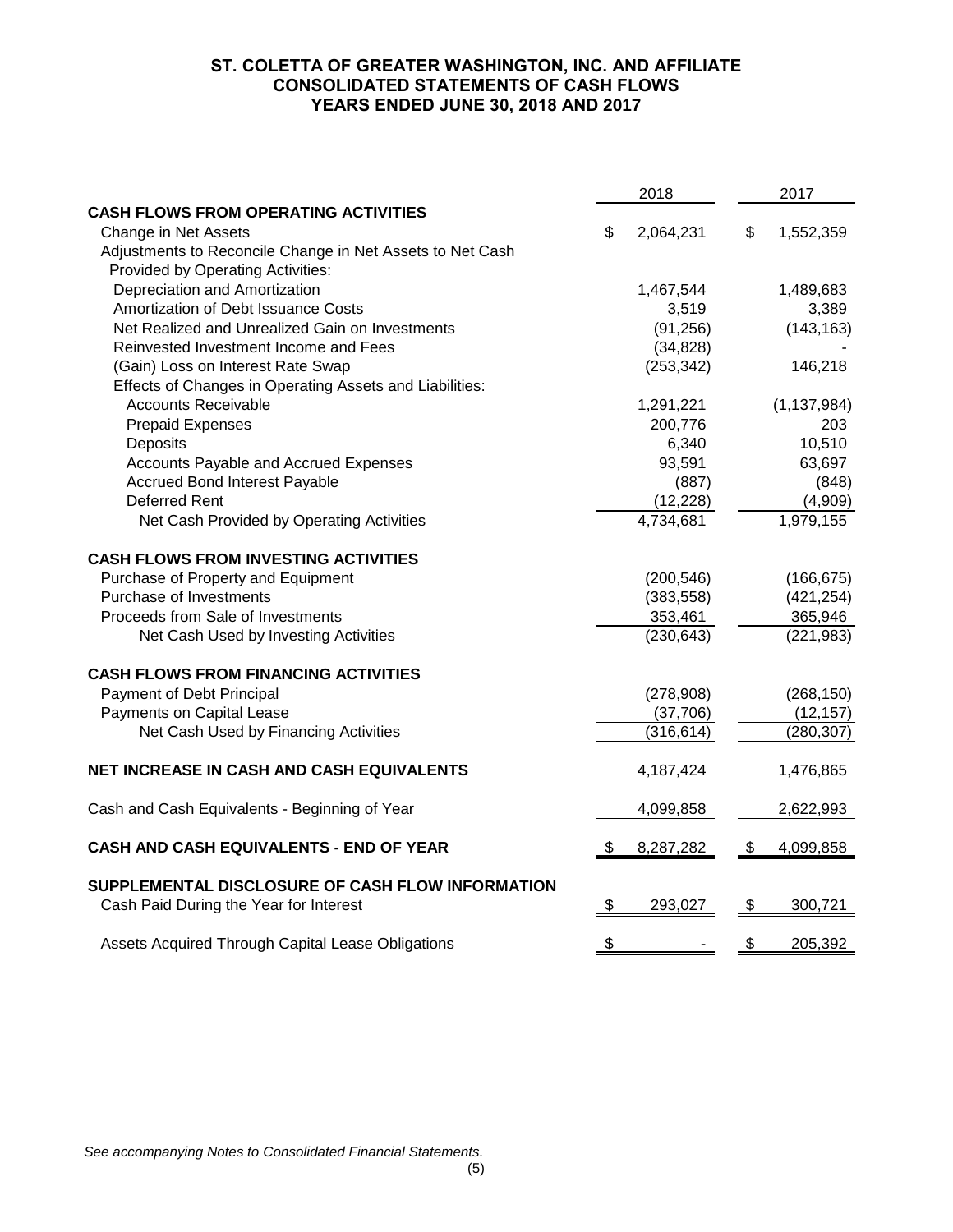#### **NOTE 1 ORGANIZATION**

St. Coletta of Greater Washington, Inc. (SCGW) is a nonprofit organization incorporated for the purpose of operating a school and adult programs for the education and training of children and adults with developmental disabilities. The organization operates from facilities owned and leased by SCGW in the District of Columbia, Alexandria, Virginia, and Rockville, Maryland. Services are provided under private tuition arrangements and under payment agreements with the District of Columbia and surrounding suburban jurisdictions.

St. Coletta Special Education Public Charter School, Inc. (the School) was incorporated as a nonstock and nonprofit organization on July 14, 2004, under the laws of the District of Columbia. The School was chartered by the District of Columbia Board of Education and began operations on July 1, 2006. During the years ended June 30, 2018 and 2017, the School served 247 and 250 charter students, respectively.

The mission of the School is to serve children and adults with cognitive disabilities and to support their families. St. Coletta believes in the immeasurable value of the individual human spirit and the right of each individual to live as full and independent a life as possible. The School respects the dignity of all persons entrusted to its care and its goal is to serve them in an atmosphere that encourages their talents, celebrates their successes, and builds their self-esteem. The School serves children living in the District of Columbia between the ages of 3 and 22.

# **NOTE 2 SUMMARY OF SIGNIFICANT ACCOUNTING POLICIES**

# **Basis of Accounting**

The consolidated financial statements have been prepared on the accrual basis of accounting. Under the accrual method, revenues are recognized when earned and expenses are recognized when incurred.

#### **Principles of Consolidation**

The accompanying consolidated financial statements include the accounts of SCGW and its affiliate, the School, which is under common control of SCGW. Intercompany transactions and balances have been eliminated in consolidation.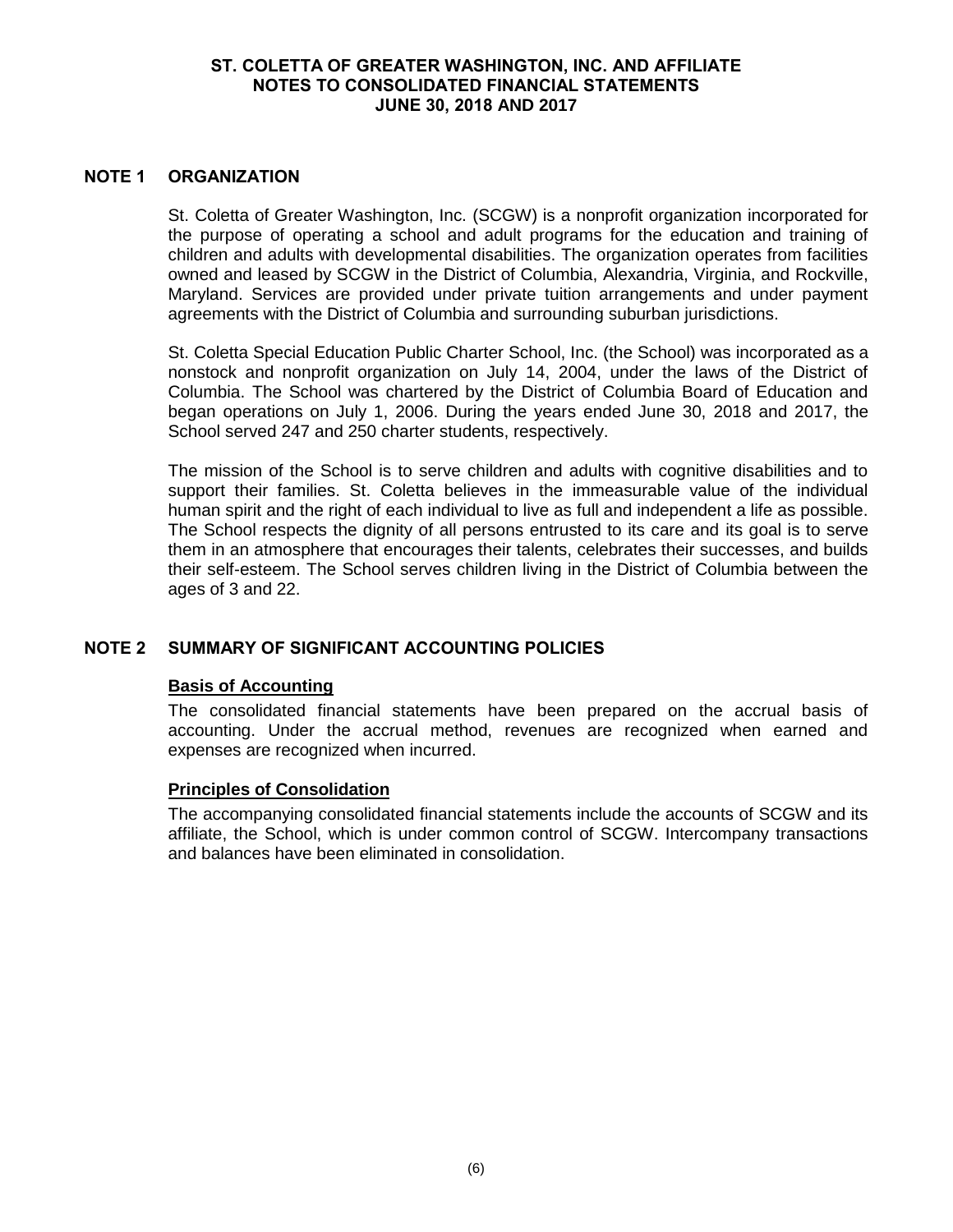# **NOTE 2 SUMMARY OF SIGNIFICANT ACCOUNTING POLICIES (CONTINUED)**

#### **Basis of Presentation**

SCGW has presented its consolidated financial statements in accordance with U.S. Generally Accepted Accounting Principles. Under those principles, SCGW is required to report information regarding its financial position and activities according to three classes of net assets:

#### Unrestricted Net Assets

Represents the expendable resources that are available for operations at management's discretion.

#### Temporarily Restricted Net Assets

Represents resources restricted by donors as to purpose or by the passage of time.

## Permanently Restricted Net Assets

Represents resources whose use by SCGW is limited by donor-imposed stipulations that neither expire by passage of time nor can be fulfilled or otherwise removed by action of SCGW. Income from the assets held is available for either general operations or specific purposes, in accordance with donor stipulations.

SCGW had no temporarily restricted or permanently restricted net assets at June 30, 2018 and 2017.

# **Use of Estimates**

The preparation of consolidated financial statements in conformity with accounting principles generally accepted in the United States of America requires management to make estimates and assumptions that affect the reported amounts of assets and liabilities and disclosure of contingent assets and liabilities at the date of the consolidated financial statements and the reported amounts of revenues and expenses and their functional allocation during the reporting period. Actual results could differ from those estimates.

# **Cash and Cash Equivalents**

SCGW classifies all highly liquid investments with an original maturity of three months or less as cash equivalents. At June 30, 2018 and 2017, cash and cash equivalents included checking account and money market deposits. Certificates of deposit held for investment and RBC Bank Program deposits are recorded and classified as investments. All cash held by investment advisors are considered investments.

#### **Accounts Receivable**

Accounts receivable are stated at the amount management expects to collect from outstanding balances at year-end. Management provides for probable uncollectible amounts through a charge to bad debt expense and a credit to allowance for doubtful accounts based on its assessment of the current status of individual accounts. Balances that are still outstanding after management has used reasonable collection efforts are written off through a charge to allowance for doubtful accounts and a credit to accounts receivable. No allowance for uncollectible accounts receivables has been established since management believes all receivables, including contributions receivable, are fully collectible at June 30, 2018 and 2017.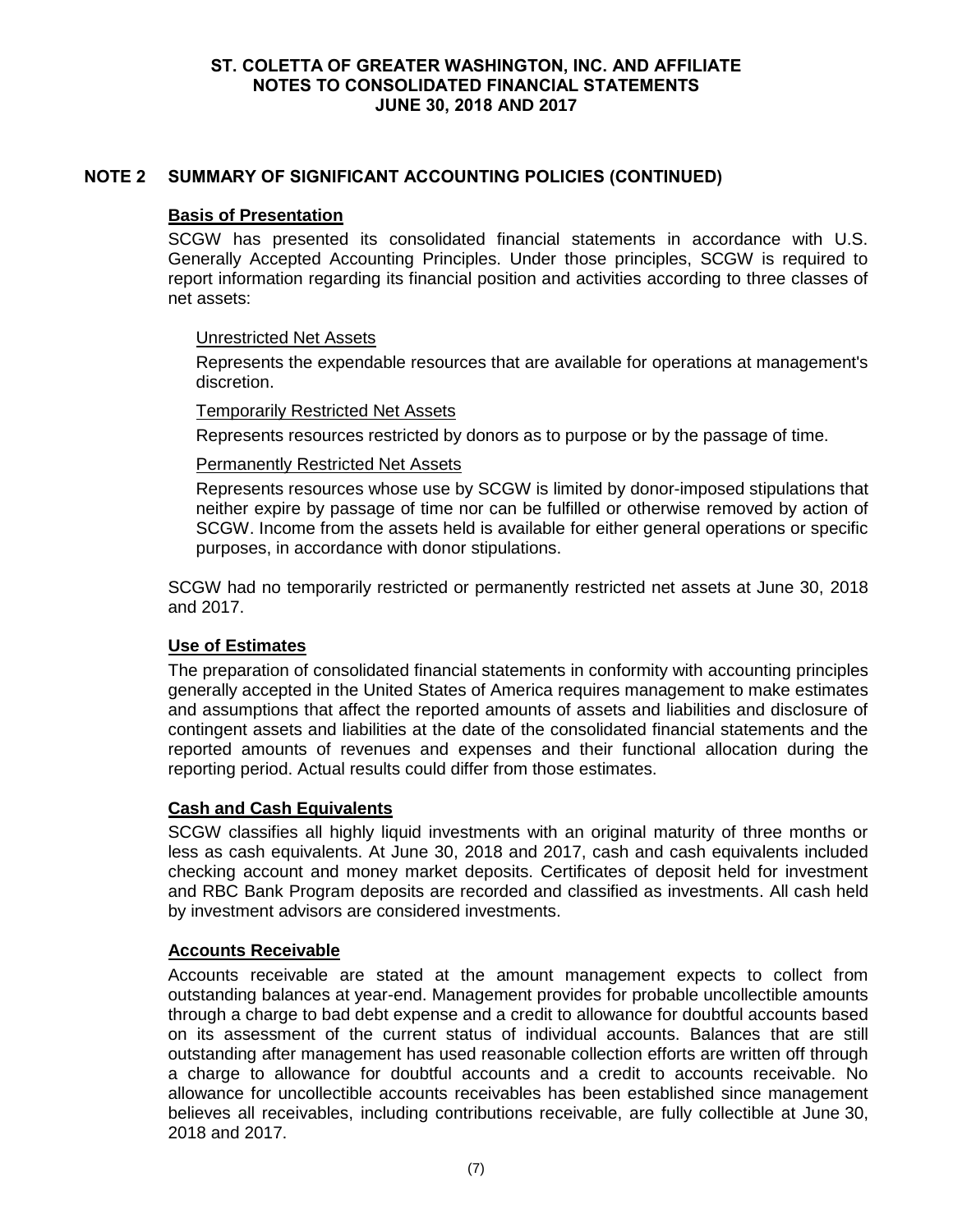# **NOTE 2 SUMMARY OF SIGNIFICANT ACCOUNTING POLICIES (CONTINUED)**

#### **Investments**

Investments are reported at their market values based on the market price. Donated securities and other donated items held as investments are recorded at their fair market value on the date of the donation. The gains and losses on investments are reported in the statements of activities as increases or decreases in Unrestricted Net Assets, unless the income or loss is restricted temporarily or permanently by donor restrictions or law.

#### **Property and Equipment**

Property and equipment are reflected in the consolidated financial statements at cost, net of accumulated depreciation. Donated property and equipment is stated at fair value at the date of donation. Leasehold improvements are stated at cost and amortized using the straight-line method over the remaining term of the associated lease. Depreciation is computed using the straight-line method over the estimated useful lives of the assets:

| <b>Building</b>                        | 30 Years      |
|----------------------------------------|---------------|
| <b>Computer Equipment and Software</b> | 3 Years       |
| Automobiles                            | 5 Years       |
| Office Equipment                       | 3 to 10 Years |
| <b>Furniture and Fixtures</b>          | 3 to 10 Years |
| Leasehold Improvements                 | Life of Lease |

SCGW's policy is to capitalize major additions and improvements over \$1,000. Repairs and maintenance which do not significantly add to the value of assets are expensed as incurred.

#### **Impairment of Long-Lived Assets**

SCGW requires that long-lived assets and certain identifiable intangible assets be reviewed for impairment whenever events or changes in circumstances indicate that the carrying amount of an asset may not be recoverable. Recoverability of the long-lived asset is measured by a comparison of the carrying amount of the asset to future undiscounted net cash flows expected to be generated by the asset. If such assets are considered to be impaired, the impairment to be recognized is measured by the amount by which the carrying amount of the asset exceeds the estimated fair value of the asset. Assets to be disposed of are reported as the lower of the carrying amount or fair value, less costs to sell.

#### **Debt Issuance Costs**

Costs associated with issuance of the Series 2005 tax-exempt bonds are deferred and amortized over the term of the bonds using the effective interest method. Unamortized debt issuance costs are presented as a reduction from the related bonds payable.

#### **Derivative Financial Instruments**

SCGW makes limited use of derivative instruments for the purpose of managing interest rate risks. Interest rate swap agreements are used to convert the SCGW's floating rate long-term debt to a fixed rate (Note 6). The variable to fixed rate swap is recorded as either an asset or liability and changes in the fair value recorded in unrestricted net assets in the period in which the change in value occurs.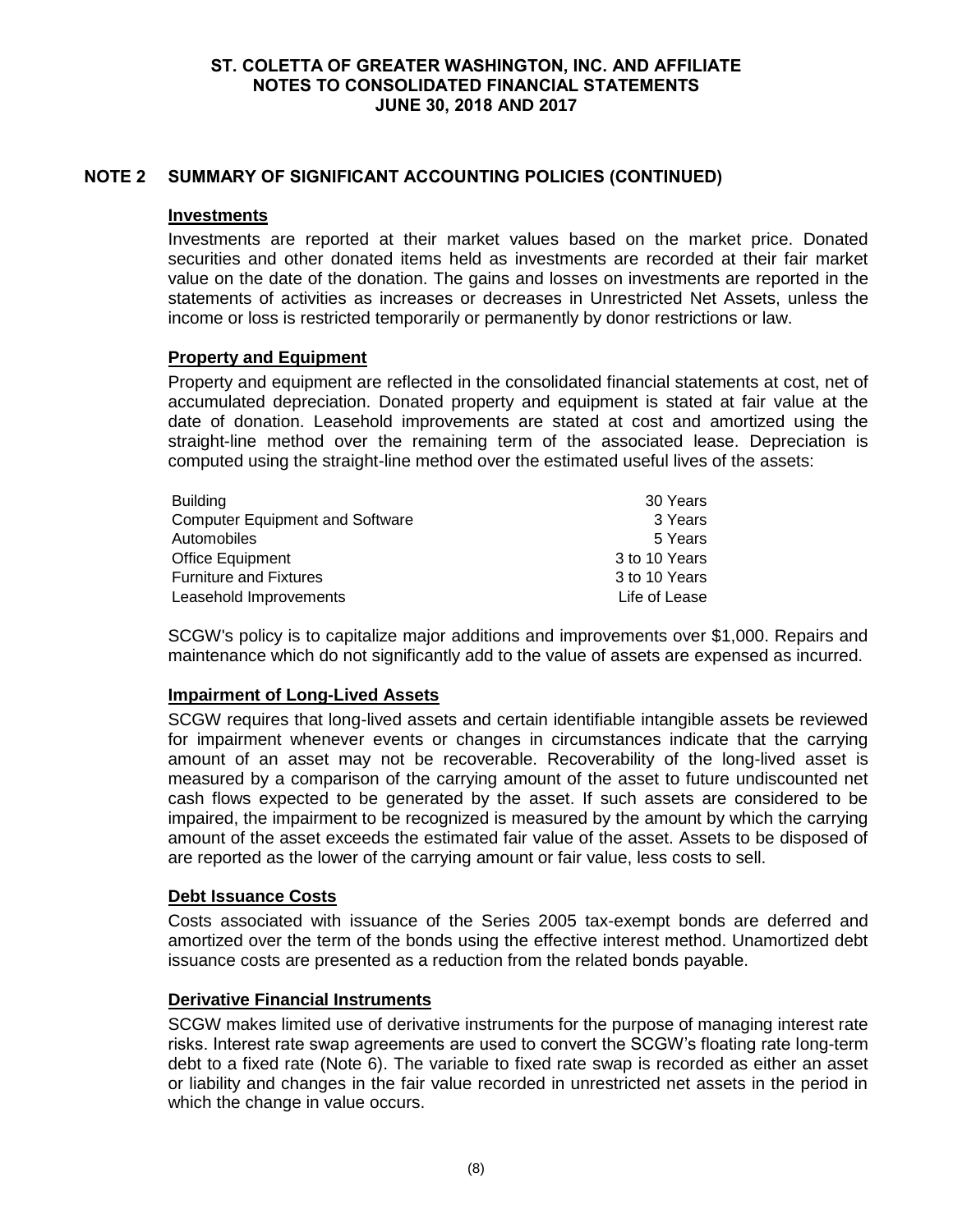# **NOTE 2 SUMMARY OF SIGNIFICANT ACCOUNTING POLICIES (CONTINUED)**

#### **Deferred Revenue**

For the years ended June 30, 2018 and 2017, there were no amounts that represent revenue that will be earned during a subsequent year.

## **Deferred Rent**

SCGW received certain lease incentives with its leases. These incentives are recognized over the life of the leases and are reflected in the statements of financial position as Deferred Rent.

## **Expenses**

Expenses are recognized during the period in which they are incurred. Expenses paid in advance are not yet incurred and are deferred to the applicable period.

## **Functional Allocation of Expenses**

The costs of providing the various programs and other activities have been summarized on a functional basis in the statements of activities. Accordingly, certain costs have been allocated among programs and supporting services benefited.

## **Advertising**

Advertising costs are expensed when incurred or when donated to SCGW. Advertising expense for the years ended June 30, 2018 and 2017, was \$34,075 and \$48,865, respectively.

#### **Restricted and Unrestricted Revenue Support**

Unconditional promises to give are recorded as contributions at their net realizable value in the year in which the promise is made. All contributions are available for unrestricted purposes unless specifically restricted by the donor. Conditional promises to give are specifically restricted by the donor. There were no conditional promises to give at June 30, 2018 and 2017.

SCGW reports contributions as restricted support (temporarily restricted or permanently restricted, depending on the nature of the restriction) if they are received with donor stipulations that limit the use of the assets. When a restriction expires, that is, when a stipulated time restriction ends or a purpose restriction is accomplished, temporarily restricted net assets are reclassified to unrestricted net assets and reported in the statements of activities as Net Assets Released from Restrictions. Support that is restricted by the donor is reported as an increase in unrestricted net assets if the restriction expires in the reporting period in which the support is recognized.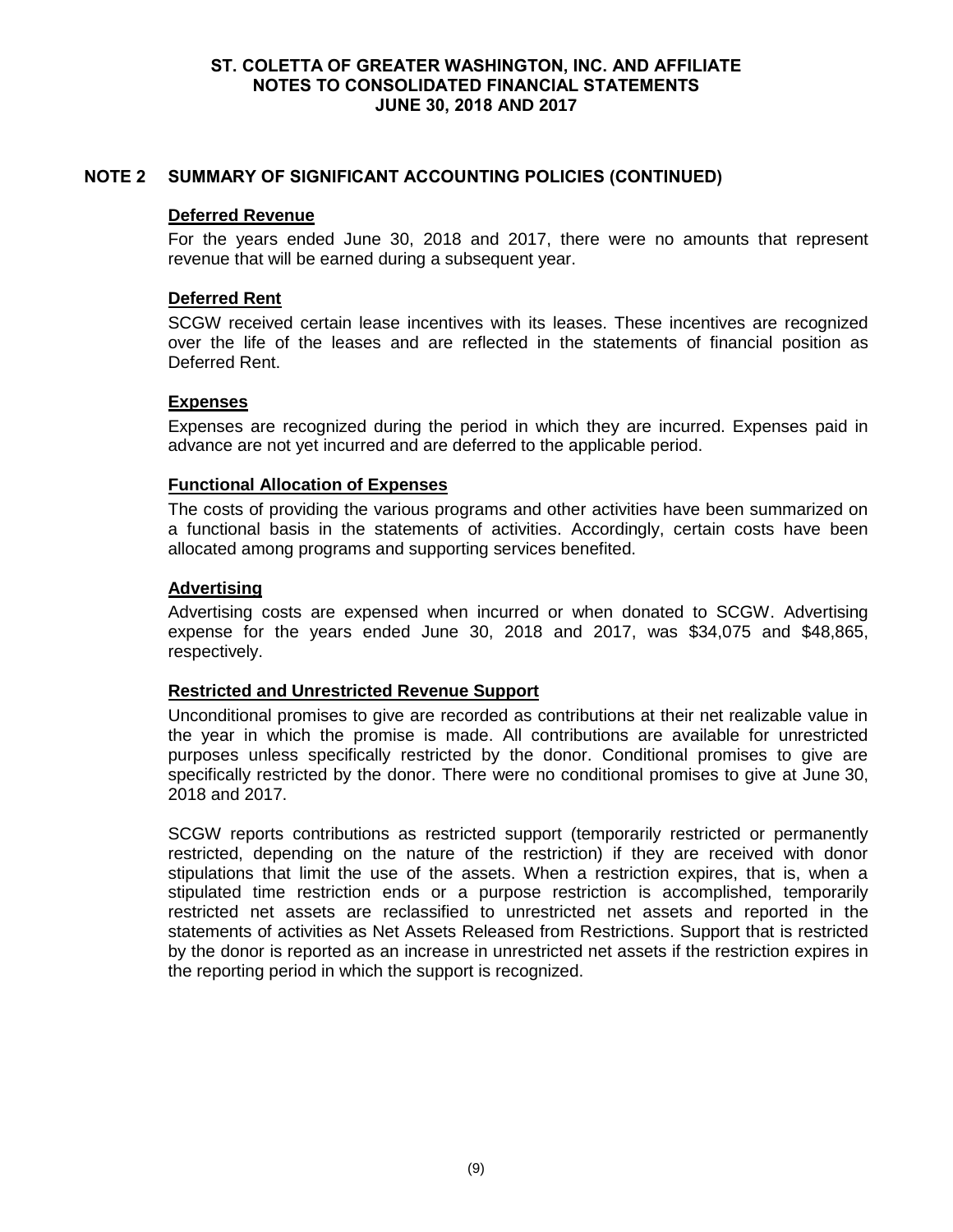# **NOTE 2 SUMMARY OF SIGNIFICANT ACCOUNTING POLICIES (CONTINUED)**

## **Revenue Recognition**

Revenue is recognized during the period in which it is earned. Contributions received are recorded as unrestricted, temporarily restricted, or permanently restricted support depending on the existence and/or nature of any donor restrictions. Support that is restricted by the donor is reported as an increase in unrestricted net assets if the restriction expires in the reporting period in which the support is recognized. All other donor-restricted support is reported as an increase in temporarily or permanently restricted net assets depending on the nature of the restriction. When a restriction expires, either by the passage of time or the School's incurrence of donor-specified expenses, temporarily restricted net assets are reclassified to unrestricted net assets. Management fee revenue, tuition, and related services, and adult revenue are recognized when services are performed. Cash received in advance and not yet earned is deferred to the applicable period.

Revenues from the School are received primarily from the District of Columbia Public School System authorized under the District of Columbia Public Charter School Board (per pupil funding) and Board of Education, Medicaid, and other federal grants. These revenues are subject to audit by the grantor agencies. Such audits could result in a request for reimbursement by the agency for expenditures disallowed under the terms and conditions of the appropriate grantor. No provision for possible adjustment has been made in the accompanying consolidated financial statements because, in the opinion of management, such adjustment, if any, would not have a material effect on the financial statements. Reimbursement revenues payable by Medicaid are reported net of discounts and denials.

## **Income Taxes**

SCGW is exempt from Federal and local income taxes under Section 501(c)(3) of the Internal Revenue Code on any net income derived from activities related to its exempt purpose. SCGW is taxed on net income from unrelated business activities. For the years ended June 30, 2018 and 2017, SCGW did not generate any net income from unrelated business activities.

The consolidated financial statement effects of a tax position taken or expected to be taken are recognized in the consolidated financial statements when it is more likely than not, based on the technical merits, that the position will be sustained upon examination. Interest and penalties, if any, are included in Expenses in the statements of activities. As of June 30, 2018 and 2017, SCGW had no uncertain tax positions that qualify for recognition or disclosure in the consolidated financial statements.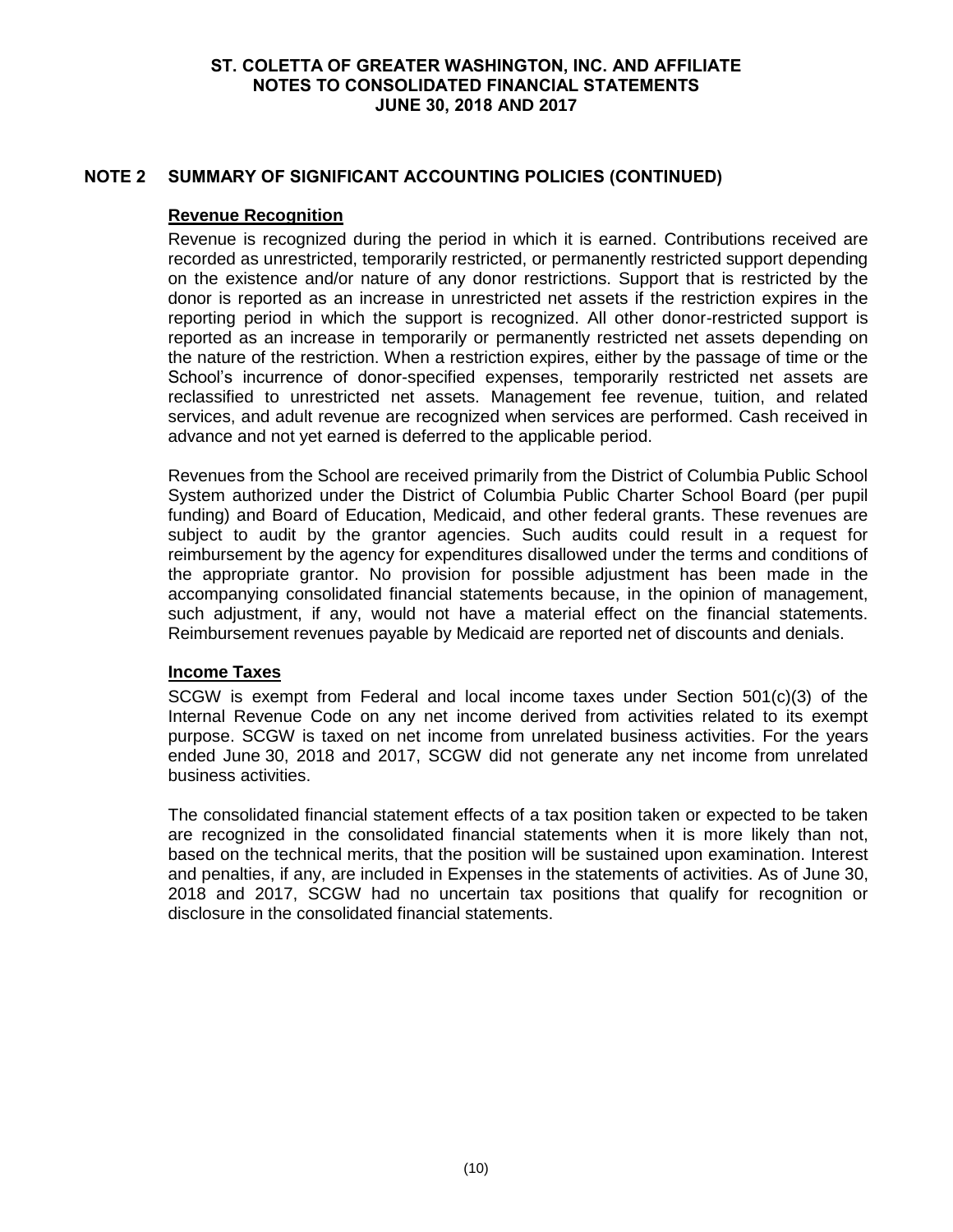## **NOTE 3 INVESTMENTS**

A fair value hierarchy prioritizes the input to valuation techniques used to measure fair value. The hierarchy gives the highest priority to unadjusted quoted prices in active markets for identical assets or liabilities (Level 1 measurements) and lowest priority to unobservable inputs (Level 3 measurements). The three levels of the fair value hierarchy under accounting principles generally accepted in the United States of America, are as follows:

*Level 1* – Inputs to the valuation methodology are unadjusted quoted prices for identical assets or liabilities in active markets that SCGW has the ability to access.

*Level 2* – Inputs to the valuation methodology include:

- Quoted prices for similar assets or liabilities in active markets.
- Quoted prices for identical or similar assets or liabilities in inactive markets.
- Inputs, other than quoted prices that are observable for the assets or liabilities.
- Inputs that are derived principally from or corroborated by observable market data by correlation or other means.

If the asset or liability has a specified (contractual) term, the level 2 input must be observable for substantially the full term of the asset or liability.

*Level 3* – Inputs to the valuation methodology are unobservable and significant to the fair value measurement.

The asset or liability's fair value measurement level within the fair value hierarchy is based on the lowest level of any input that is significant to the fair value measurement. Valuation techniques used need to maximize the use of observable inputs and minimize the use of unobservable inputs.

Following is a description of the valuation methodologies used for assets measured at fair value at June 30, 2018 and 2017.

*Mutual Funds, Common Stock, and Preferred Stock*: Valued at the fair market value of shares held by SCGW at year-end as quoted in active markets.

*RBC Bank Deposit Program*: This consists of cash deposited in multiple banks in order to provide adequate FDIC coverage and maintain immediate cash liquidity, while also earning interest. This money is pooled with the cash of the other participants in the Program.

*Certificates of Deposit:* Valued at cost plus accrued interest based on quoted prices for similar assets or liabilities or identical assets or liabilities in less active markets, such as dealer or broker markets.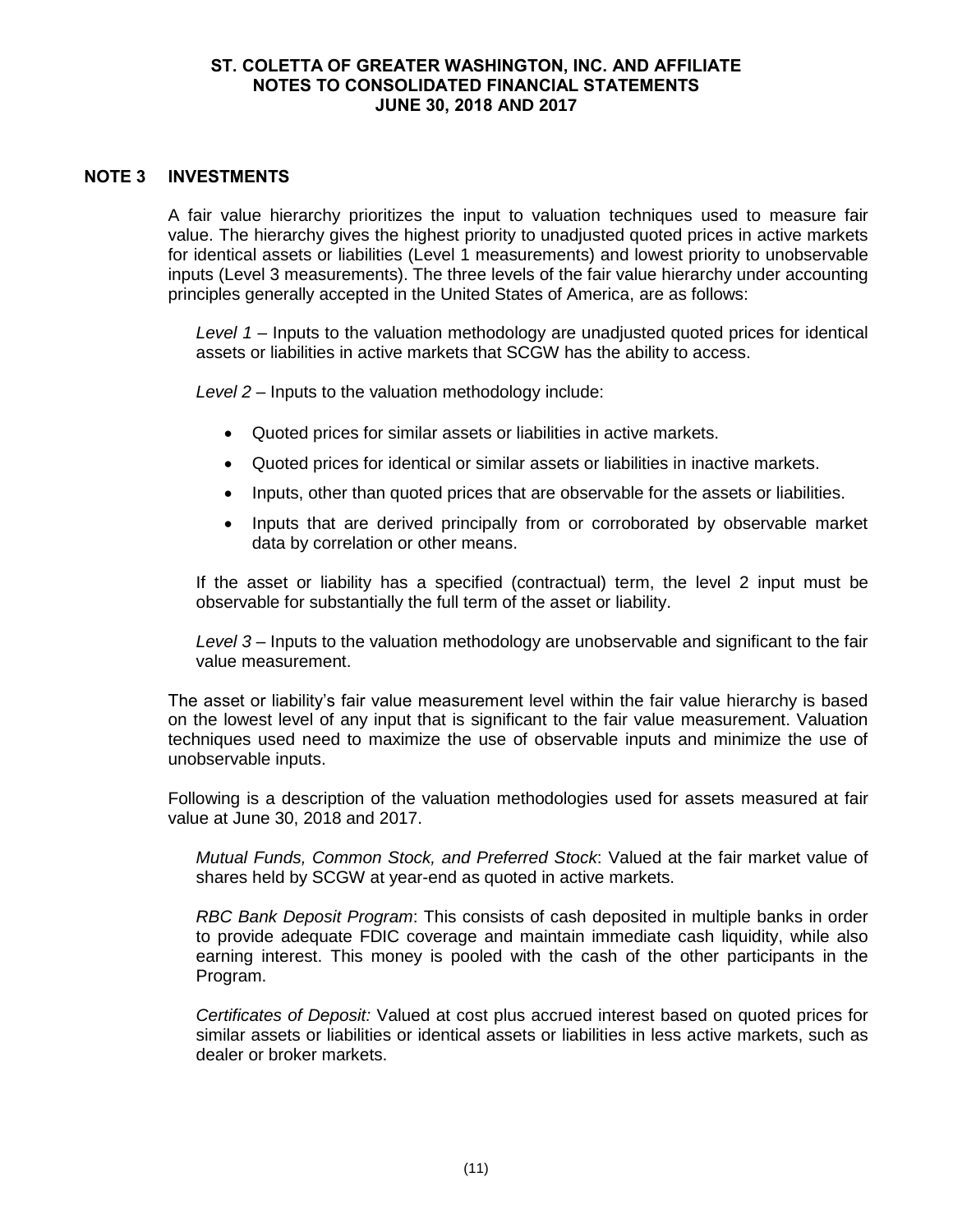## **NOTE 3 INVESTMENTS (CONTINUED)**

*Money Market Fund:* Valued and transact at a stable \$1.00 net asset value, which approximates fair value.

*Investment Grade Bonds:* Valued using quoted market prices for similar assets and liabilities in active markets. Investment grade is defined as a BBB rating or higher.

The following summarizes SCGW's investments using fair value measurements at June 30:

|                               | 2018                     |                   |                      |        |           |  |
|-------------------------------|--------------------------|-------------------|----------------------|--------|-----------|--|
|                               |                          | <b>Fair Value</b> |                      |        |           |  |
|                               | Level 1                  |                   | Level $\overline{2}$ |        | Total     |  |
| RBC Bank Deposit Program      | $\overline{\mathcal{S}}$ | \$                | 107,237              | \$     | 107,237   |  |
| <b>Mutual Funds:</b>          |                          |                   |                      |        |           |  |
| Money Market Fund             | 152,519                  |                   |                      |        | 152,519   |  |
| Large Cap Growth              | 107,930                  |                   |                      |        | 107,930   |  |
| Large Cap Value               | 154,139                  |                   |                      |        | 154,139   |  |
| Large Cap Blend               | 531,151                  |                   |                      |        | 531,151   |  |
| <b>Utilities</b>              | 22,083                   |                   |                      |        | 22,083    |  |
| <b>Fixed Income</b>           | 577,624                  |                   |                      |        | 577,624   |  |
| <b>Total Mutual Funds</b>     | 1,545,446                |                   |                      |        | 1,545,446 |  |
| <b>Common Stocks:</b>         |                          |                   |                      |        |           |  |
| Large Cap Growth              | 273,540                  |                   |                      |        | 273,540   |  |
| Large Cap Value               | 151,323                  |                   |                      |        | 151,323   |  |
| Mid Cap Growth                | 24,095                   |                   |                      |        | 24,095    |  |
| Mid Cap Value                 | 47,205                   |                   |                      |        | 47,205    |  |
| International                 | 207,493                  |                   |                      |        | 207,493   |  |
| Other                         | 73,828                   |                   |                      | 73,828 |           |  |
| <b>Total Common Stocks</b>    | 777,484                  |                   |                      |        | 777,484   |  |
| <b>Preferred Stocks</b>       | 64,217                   |                   |                      |        | 64,217    |  |
| Bonds:                        |                          |                   |                      |        |           |  |
| Government                    |                          |                   | 204,095              |        | 204,095   |  |
| Corporate                     |                          |                   | 114,830              |        | 114,830   |  |
| <b>Total Bonds</b>            |                          |                   | 318,925              |        | 318,925   |  |
| <b>Certificate Of Deposit</b> |                          |                   | 490,000              |        | 490,000   |  |
| <b>Total Investments</b>      | 2,387,147                | \$                | 916,162              | Ж      | 3,303,309 |  |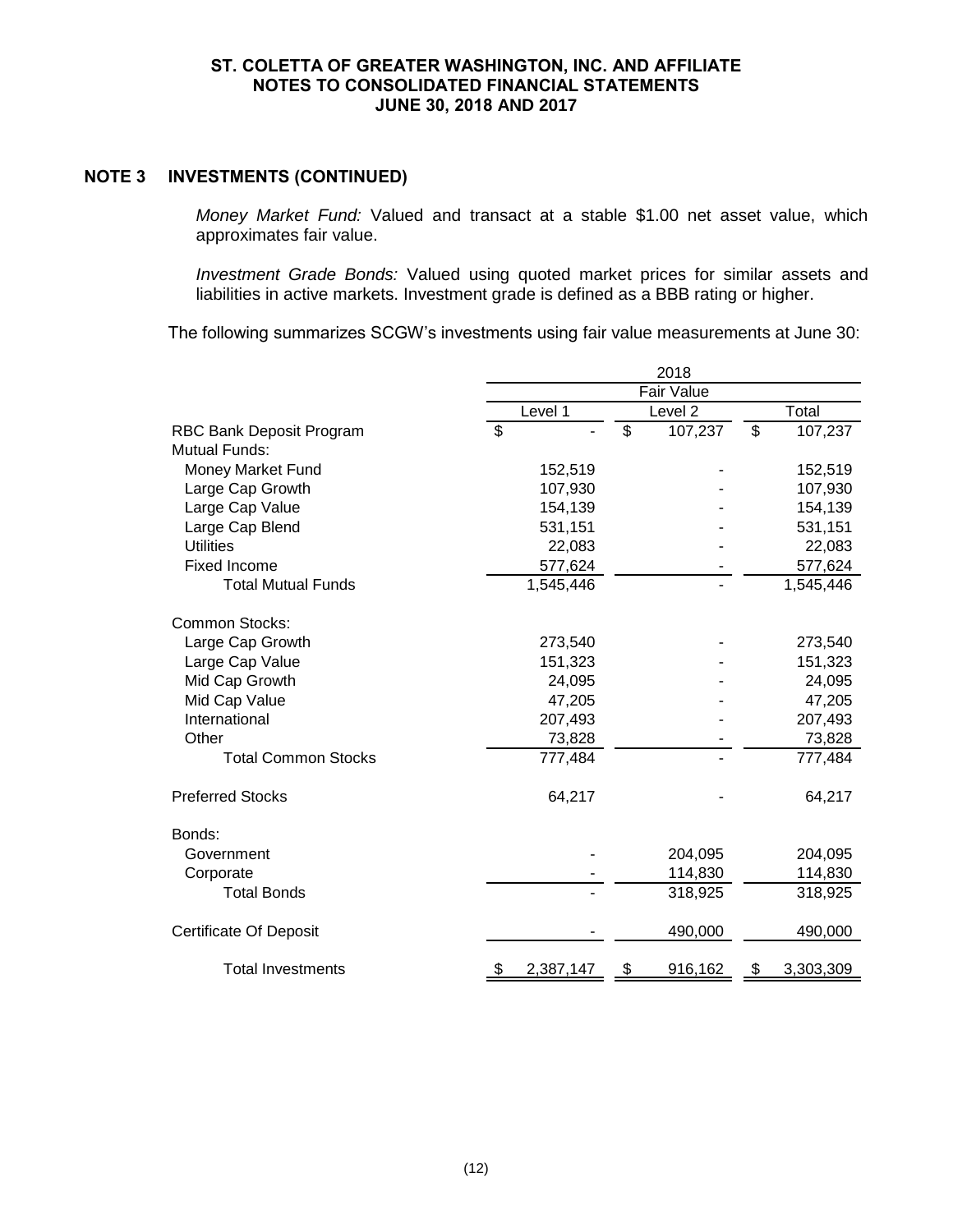# **NOTE 3 INVESTMENTS (CONTINUED)**

|                           | 2017              |    |                    |    |           |
|---------------------------|-------------------|----|--------------------|----|-----------|
|                           | <b>Fair Value</b> |    |                    |    |           |
|                           | Level 1           |    | Level <sub>2</sub> |    | Total     |
| RBC Bank Deposit Program  | \$                | \$ | 330,989            | \$ | 330,989   |
| Mutual funds:             |                   |    |                    |    |           |
| Money market fund         | 149,655           |    |                    |    | 149,655   |
| Large cap growth          | 94,401            |    |                    |    | 94,401    |
| Large cap value           | 146,986           |    |                    |    | 146,986   |
| Large cap blend           | 489,332           |    |                    |    | 489,332   |
| <b>Utilities</b>          | 22,083            |    |                    |    | 22,083    |
| Fixed income              | 576,636           |    |                    |    | 576,636   |
| <b>Total mutual funds</b> | 1,479,093         |    |                    |    | 1,479,093 |
| Common stocks:            |                   |    |                    |    |           |
| Large cap growth          | 210,933           |    |                    |    | 210,933   |
| Large cap value           | 138,568           |    |                    |    | 138,568   |
| Large cap core            |                   |    |                    |    |           |
| Mid cap growth            | 33,560            |    |                    |    | 33,560    |
| Mid cap value             | 42,004            |    |                    |    | 42,004    |
| Mid cap core              |                   |    |                    |    |           |
| Small cap core            | 2,582             |    |                    |    | 2,582     |
| International             | 190,569           |    |                    |    | 190,569   |
| Other                     | 66,579            |    |                    |    | 66,579    |
| Total common stocks       | 684,795           |    |                    |    | 684,795   |
| Preferred stocks          | 76,270            |    |                    |    | 76,270    |
| Bonds:                    |                   |    |                    |    |           |
| Government                |                   |    | 219,049            |    | 219,049   |
| Corporate                 |                   |    | 106,932            |    | 106,932   |
| <b>Total bonds</b>        |                   |    | 325,981            |    | 325,981   |
| Certificate of deposit    |                   |    | 250,000            |    | 250,000   |
| <b>Total investments</b>  | 2,240,158<br>\$   | \$ | 906,970            | \$ | 3,147,128 |

Investment income is comprised of the following for the years ended June 30, 2018 and 2017:

|                                | 2018 |         | 2017 |         |
|--------------------------------|------|---------|------|---------|
| Realized gain on investments   |      | 42.507  |      | 16.668  |
| Unrealized gain on investments |      | 48.749  |      | 126.495 |
| Interest and dividends         |      | 97.216  |      | 85,199  |
| Total investment income        |      | 188.472 |      | 228.362 |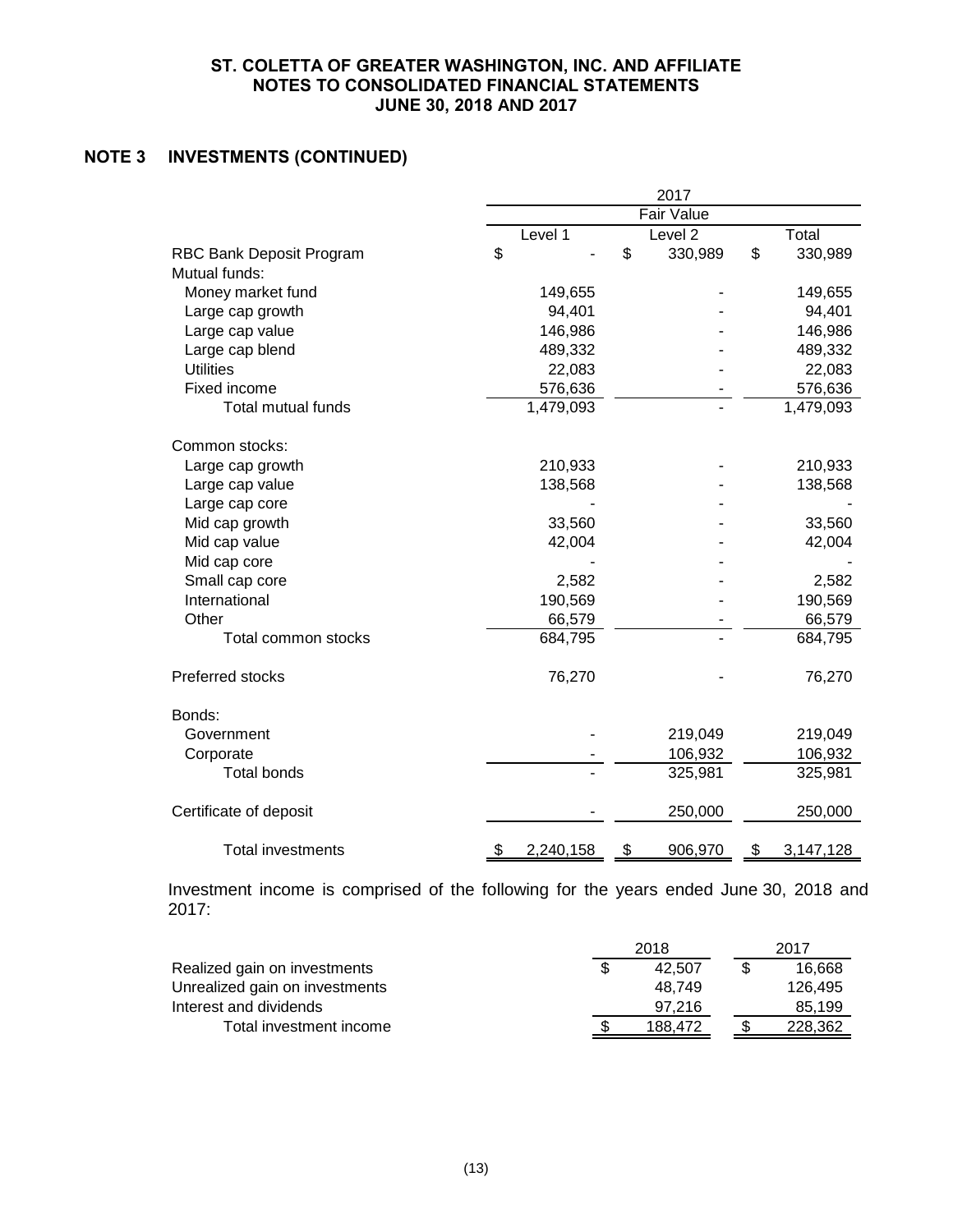# **NOTE 4 PROPERTY AND EQUIPMENT**

The following is a summary of property and equipment held as of June 30, 2018 and 2017:

|                                                 | 2018             | 2017              |
|-------------------------------------------------|------------------|-------------------|
| Building - District of Columbia                 | 33,659,302<br>\$ | 33,539,523<br>\$. |
| Building - Alexandria                           | 3,924,268        | 3,908,464         |
| Leasehold Improvements                          | 1,096,590        | 1,094,682         |
| Land                                            | 1,176,046        | 1,176,046         |
| <b>Furniture and Equipment</b>                  | 964.707          | 901,652           |
| Capitalized Interest                            | 856,400          | 856,400           |
| Vehicles                                        | 330,571          | 330,571           |
| Artwork                                         | 79,523           | 79,523            |
| Software                                        | 225,905          | 225,905           |
| <b>Total Property and Equipment</b>             | 42,313,312       | 42,112,766        |
| Less: Accumulated Depreciation and Amortization | (17,018,063)     | (15,550,519)      |
| Property and Equipment, Net                     | 25,295,249       | 26,562,247        |

Depreciation and amortization of property and equipment for the years ended June 30, 2018 and 2017, was \$1,467,544 and \$1,489,683, respectively.

## **NOTE 5 LONG-TERM DEBT**

In April 2011, SCGW refinanced its Series 2005 Bond and entered into a financing agreement with The District of Columbia (the District). The total repurchasing proceeds of \$14,400,900 resulted in a taxable bank loan amount of \$1,414,790 plus the cost of issuance of \$122,684 for a total of \$1,537,474 and a tax-exempt bond reissuance amount of \$12,863,426. The taxable portion of the loan proceeds has a fixed rate of 4.00% with principal and interest payments due each April 1 and matured on April 1, 2016. The nontaxable portion requires interest only payments through April 1, 2015, then principal and interest payments each April 1 maturing April 1, 2036. The agreement fixes an annual interest rate of 4.23%.

In August 2015, SCGW paid down the bond due in 2036 in the amount of approximately \$5,000,000 and refinanced the remaining loan payable balance of \$7,863,426 with a due date of August 2025 with monthly interest only payments for the first six months followed by monthly principal and interest payments based on a 20-year amortization period of the loan and a fixed interest rate of 3.76%. The loan is secured by all personal property of SCGW.

SCGW has a line of credit allowing it to draw up to \$500,000 at an adjustable rate based on British Bankers Association monthly LIBOR rate plus 2.00%. The line of credit matures April 1, 2019. As of June 30, 2018 and 2017, there have been no draws made on the line of credit.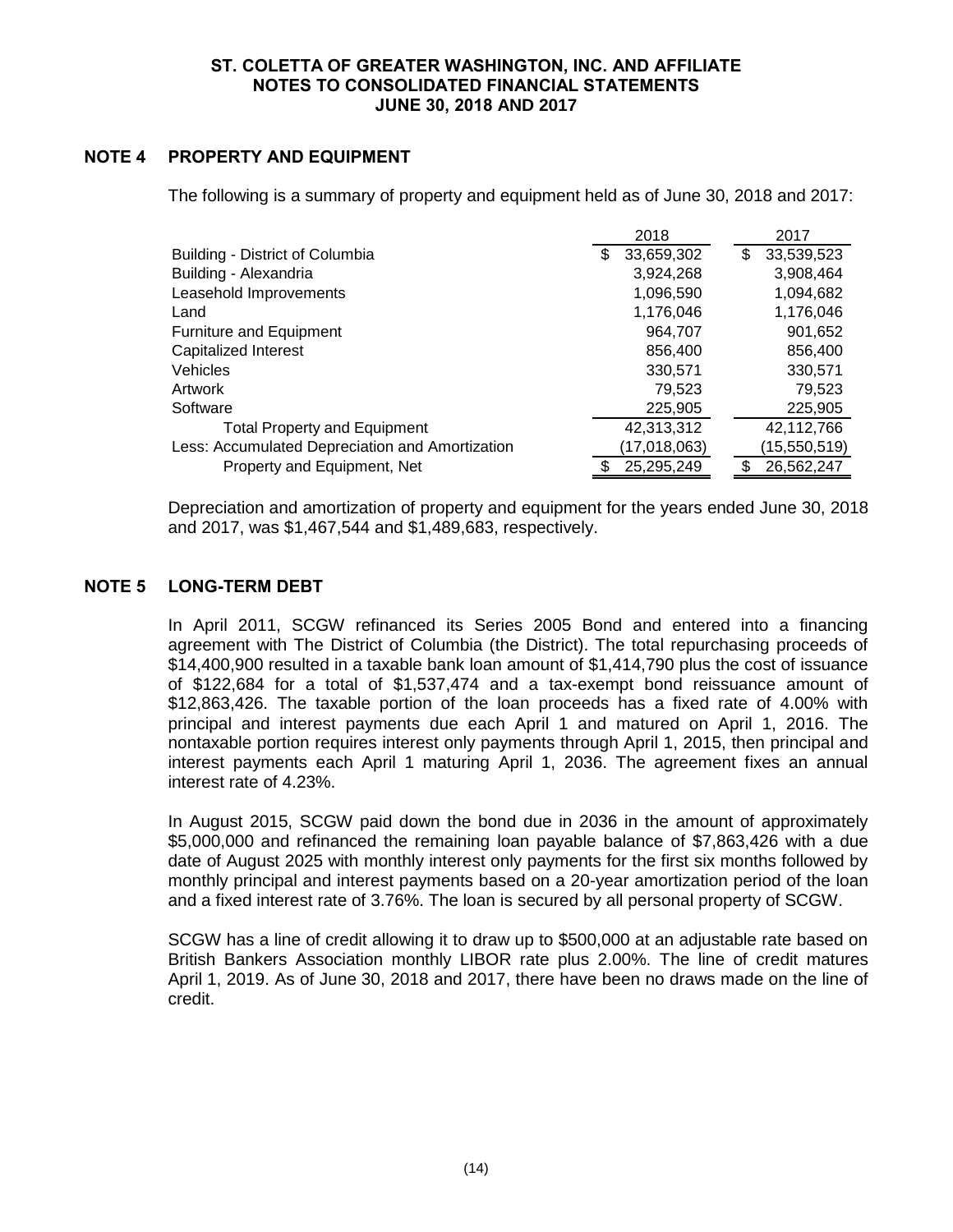# **NOTE 5 LONG-TERM DEBT (CONTINUED)**

Notes payable and related maturities consist of the following:

|                                                 | 2018      |  | 2017      |
|-------------------------------------------------|-----------|--|-----------|
| <b>Bond Payable</b>                             | 7,206,476 |  | 7,485,384 |
| Less: Unamortized Debt Issuance Costs           | (28, 686) |  | (32, 205) |
| <b>Total Bond Payable</b>                       | 7,177,790 |  | 7,453,179 |
| Less: Current Portion                           | (290,097) |  | (278,908) |
| <b>Total Noncurrent Portion - Notes Payable</b> | 6,887,693 |  | 7.174.271 |

Interest expense for the years ended June 30, 2018 and 2017, was \$292,140 and \$299,873, respectively.

Aggregate future maturities of bonds payable are as follows for fiscal year ending:

| Year Ending June 30, | Amount        |
|----------------------|---------------|
| 2019                 | \$<br>290,097 |
| 2020                 | 301,736       |
| 2021                 | 313,841       |
| 2022                 | 326,433       |
| 2023                 | 339,528       |
| Thereafter           | 5,634,841     |
| Total                | 7,206,476     |

Under the financing agreements, SCGW is required to meet certain covenant ratios and SCGW is in compliance with these covenants.

## **NOTE 6 DERIVATIVE INSTRUMENTS**

SCGW is exposed to certain risks relating to its ongoing activities. The primary risk managed by using derivative instruments is interest rate risk. Interest rate swaps are entered into to manage interest rate risk associated with the SCGW's fixed-rate borrowings.

On August 11, 2015, SCGW refinanced its long-term debt with interest rate swap clause, which SCGW designated as a hedge against the variability in future interest rate with a fixed rate of 3.76% ends on August 1, 2025.

SCGW is required under accounting principles generally accepted in the United States of America to recognize all derivative instruments as either assets or liabilities at fair value in their consolidated statement of financial position. SCGW designates interest rate swaps as cash flow hedges of fixed-rate borrowings.

The fair value of the interest rate swap has been calculated by discounting the future cash flows of both the fixed rate and variable rate interest payments. The fair value of the interest rate swap was in an asset position of \$107,124 and a liability position of \$146,218 as of June 30, 2018 and 2017, respectively. The gain (loss) with the interest rate swap was \$253,342 and (\$146,218) for the years ended June 30, 2018 and 2017, respectively, and was reported as revenue within the consolidated statements of activities. The interest rate swap is reported as Level 2 within the fair value hierarchy described in Note 3.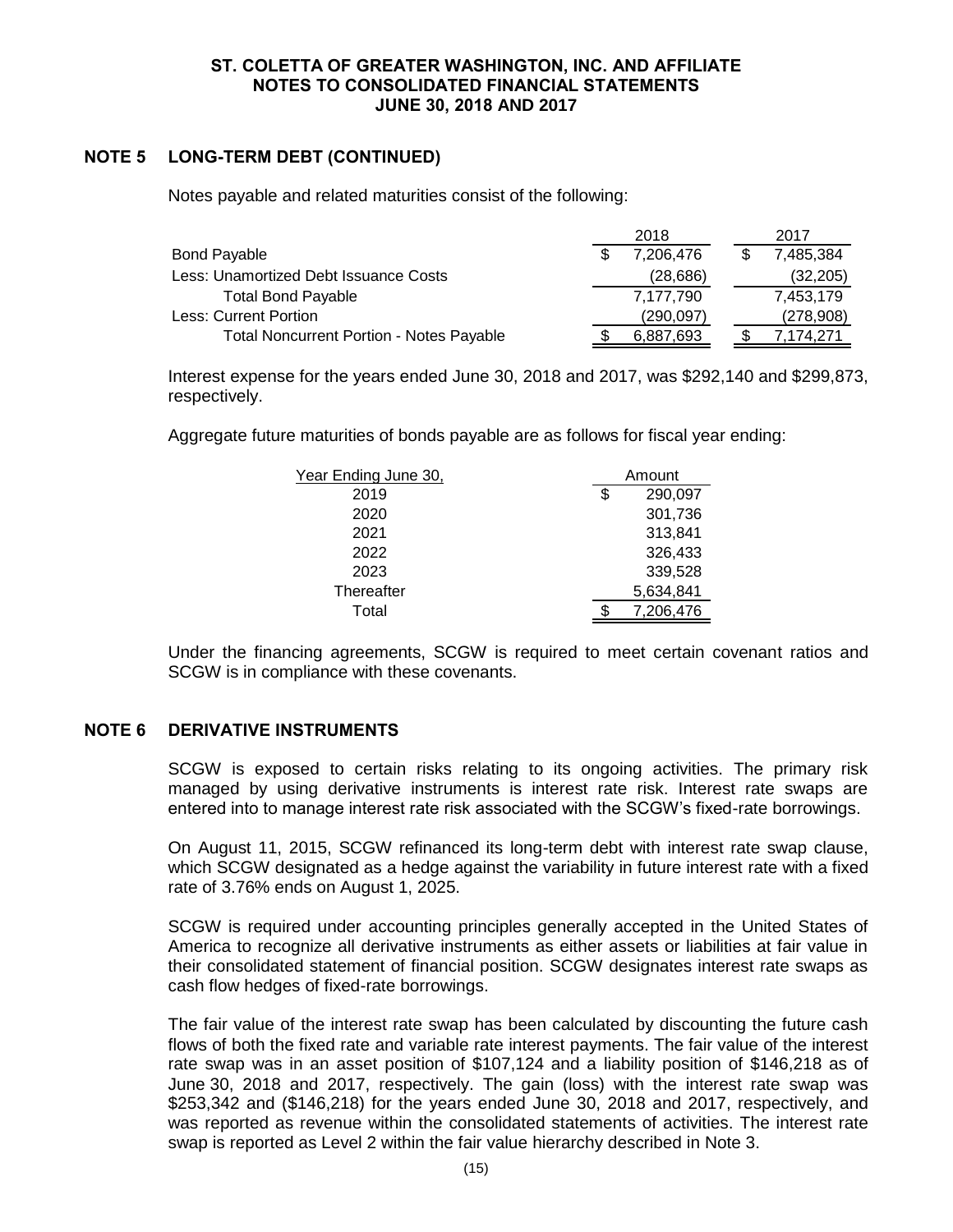## **NOTE 7 COMMITMENTS AND CONTINGENCIES**

#### **Operating Leases**

SCGW entered into a lease agreement for facility space in Rockville, Maryland that commenced August 24, 2011, and expires September 30, 2026. The lease requires minimum monthly rental payments of \$19,500, with an annual increase of 2.75%. The lease includes two months' rent abatement. Effective during the last 36 months of the initial term, SCGW has the right to terminate the lease by delivering no less than 18 months prior written notice to the landlord.

SCGW has other miscellaneous rent, such as storage space that does not have any longterm obligations, but are included in the total rent expense for the year. SCGW also includes property tax and insurance for the building in total rent expense.

Total rent expense for the years ended June 30, 2018 and 2017, was \$318,465 and \$360,127, respectively.

Aggregate future minimum lease payments, not including the last 36 months, are as follows for fiscal year ending in:

| Year Ending June 30, | Amount        |           |  |  |
|----------------------|---------------|-----------|--|--|
| 2019                 | 281,043<br>\$ |           |  |  |
| 2020                 |               | 288,772   |  |  |
| 2021                 |               | 296,713   |  |  |
| 2022                 |               | 304,873   |  |  |
| 2023                 |               | 313,257   |  |  |
| Thereafter           |               | 569,357   |  |  |
| Total                |               | 2.054.015 |  |  |

# **Capital Leases**

SCGW entered into a five-year capital lease agreement for copier machines during February 2017. The lease will expire in February 2022. The capital lease obligation and asset were recorded at the present value of future minimum lease payments of \$205,392. Accumulated depreciation on the capital asset totaled \$51,347 and \$10,269 at June 30, 2018 and 2017, respectively. Amortization expense associated with the leased equipment, included in depreciation expense, was \$41,078 and \$10,269 for the years ended June 30, 2018 and 2017, respectively.

The future minimum lease payments due under these obligations and the net present value of those payments are as follows:

| Year Ending June 30, | Principal    | Interest    | Total |         |  |  |
|----------------------|--------------|-------------|-------|---------|--|--|
| 2019                 | \$<br>39.636 | \$<br>6.876 | \$    | 46,512  |  |  |
| 2020                 | 41.664       | 4.848       |       | 46.512  |  |  |
| 2021                 | 43.795       | 2.717       |       | 46.512  |  |  |
| 2022                 | 30,434       | 573         |       | 31.007  |  |  |
| Total                | 155,529      | 15,014      |       | 170.543 |  |  |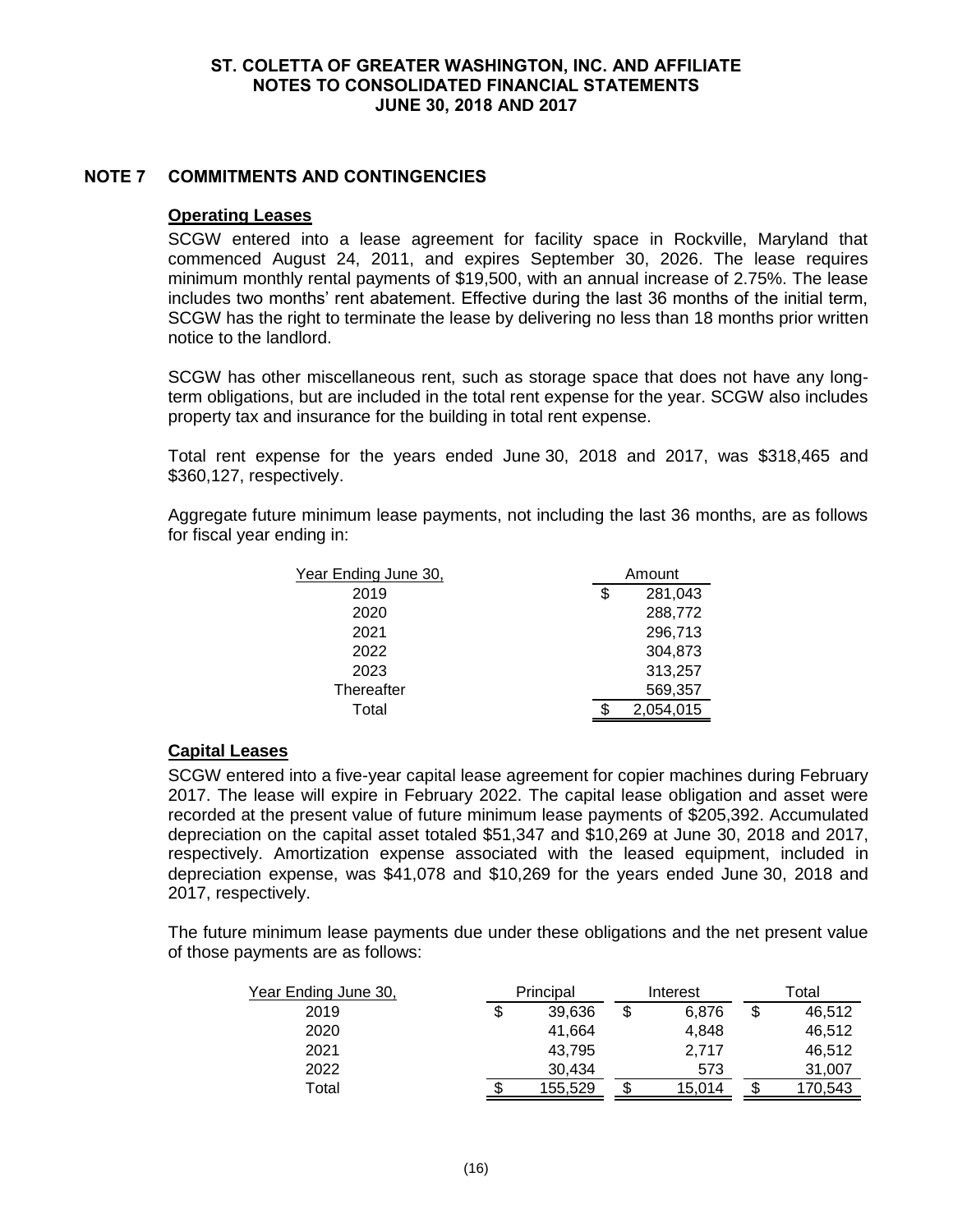#### **NOTE 8 CONCENTRATION OF CREDIT RISK**

Financial instruments, which potentially subject SCGW to concentration of credit risk, include cash and cash equivalents and investments. It is SCGW's practice to place its cash and cash equivalents and investments in high credit quality institutions to mitigate this risk. SCGW maintains its cash balances at several financial institutions which at times, may exceed federally insured limits.

## **NOTE 9 ACCRUED VACATION**

At June 30, 2018 and 2017, \$196,730 and \$180,009, respectively, was included in accrued expenses as a provision for accrued vacations.

## **NOTE 10 RETIREMENT EXPENSE**

SCGW maintains a 403(b) defined contribution plan. All employees of SCGW are eligible to participate in the plan upon hire, except employees who normally work less than 20 hours per week and employees who are enrolled as students. Employees are eligible for employer contributions after completion of one year of service, defined by the plan as having worked 1,000 hours. Entry dates into the plan are on the first day of the month after meeting eligibility. The plan is subject to the provisions of the Employee Retirement Income Security Act of 1974 (ERISA), as amended.

Participants may elect to defer a portion of their annual eligible compensation to the plan provided that the election does not exceed annual Internal Revenue Service (IRS) limits. Participants who have attained the age 50 before the end of the plan year are eligible to make catch-up contributions up to annual limits set by the IRS. Participants may also contribute amounts representing distributions from other qualified defined benefit or contribution plans (rollovers). SCGW will make a safe harbor matching contribution equal to 100% of the participants' elective deferrals, up to 3% of their eligible compensation and 50% of the participants' elective deferrals that exceeds 3%, but not more than 5% of their eligible compensation.

The employer contributions for the years ended June 30, 2018 and 2017, were \$242,446 and \$220,679, respectively.

# **NOTE 11 CONCENTRATION OF REVENUE**

The School is supported primarily through local and federal appropriations and grants. For the years ended June 30, 2018 and 2017, 57% and 54%, respectively, of total revenue was provided by per pupil funding.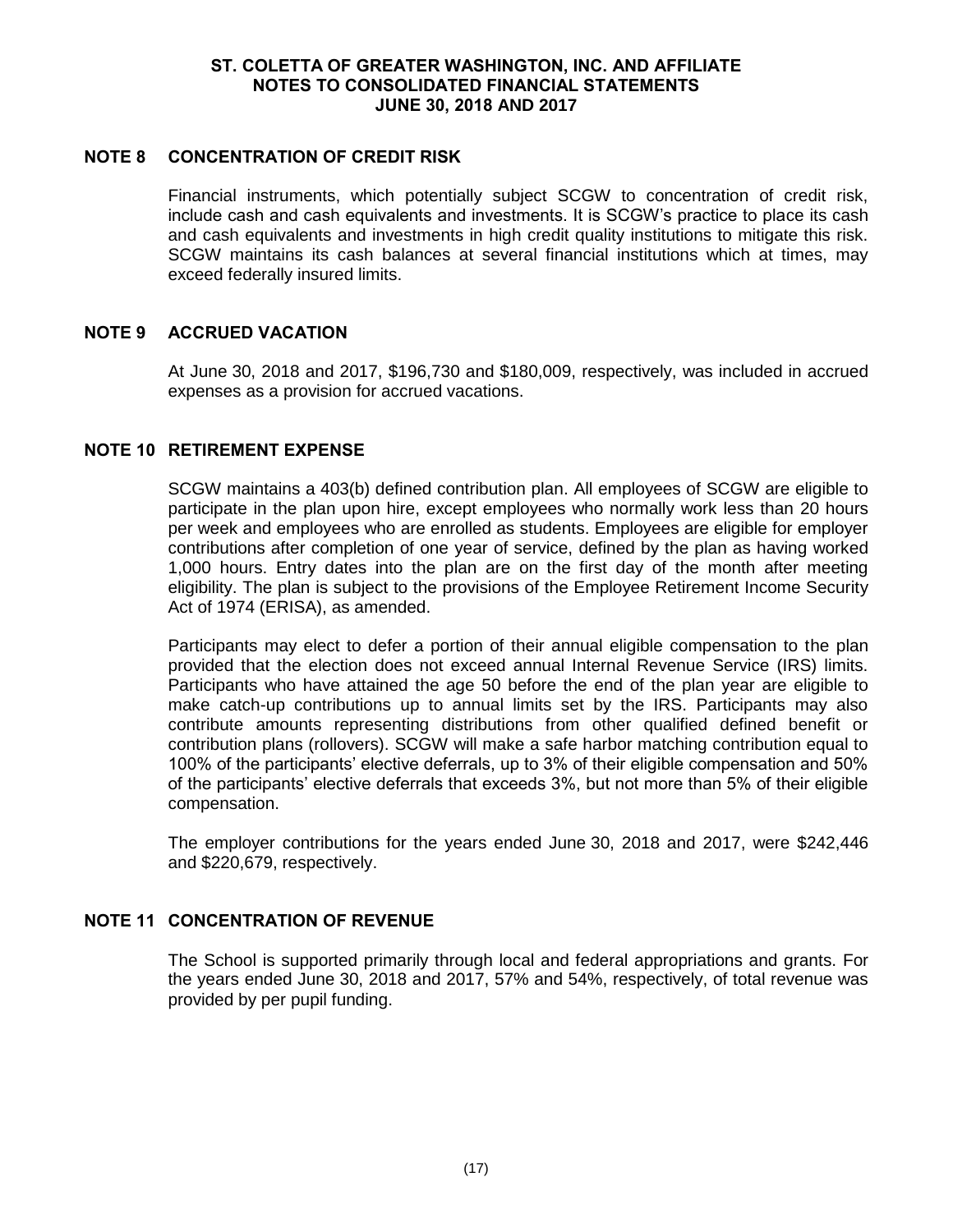## **NOTE 12 SUBSEQUENT EVENTS**

Management evaluated subsequent events through October 29, 2018, the date the consolidated financial statements were available to be issued. Events or transactions occurring after June 30, 2018, but prior to October 29, 2018, that provided additional evidence about conditions that existed after June 30, 2018, have been recognized in the consolidated financial statements for the year ended June 30, 2018. Events or transactions that provided evidence about conditions that did not exist at June 30, 2018, but arose before the consolidated financial statements were available to be issued have not been recognized in the consolidated financial statements for the year ended June 30, 2018.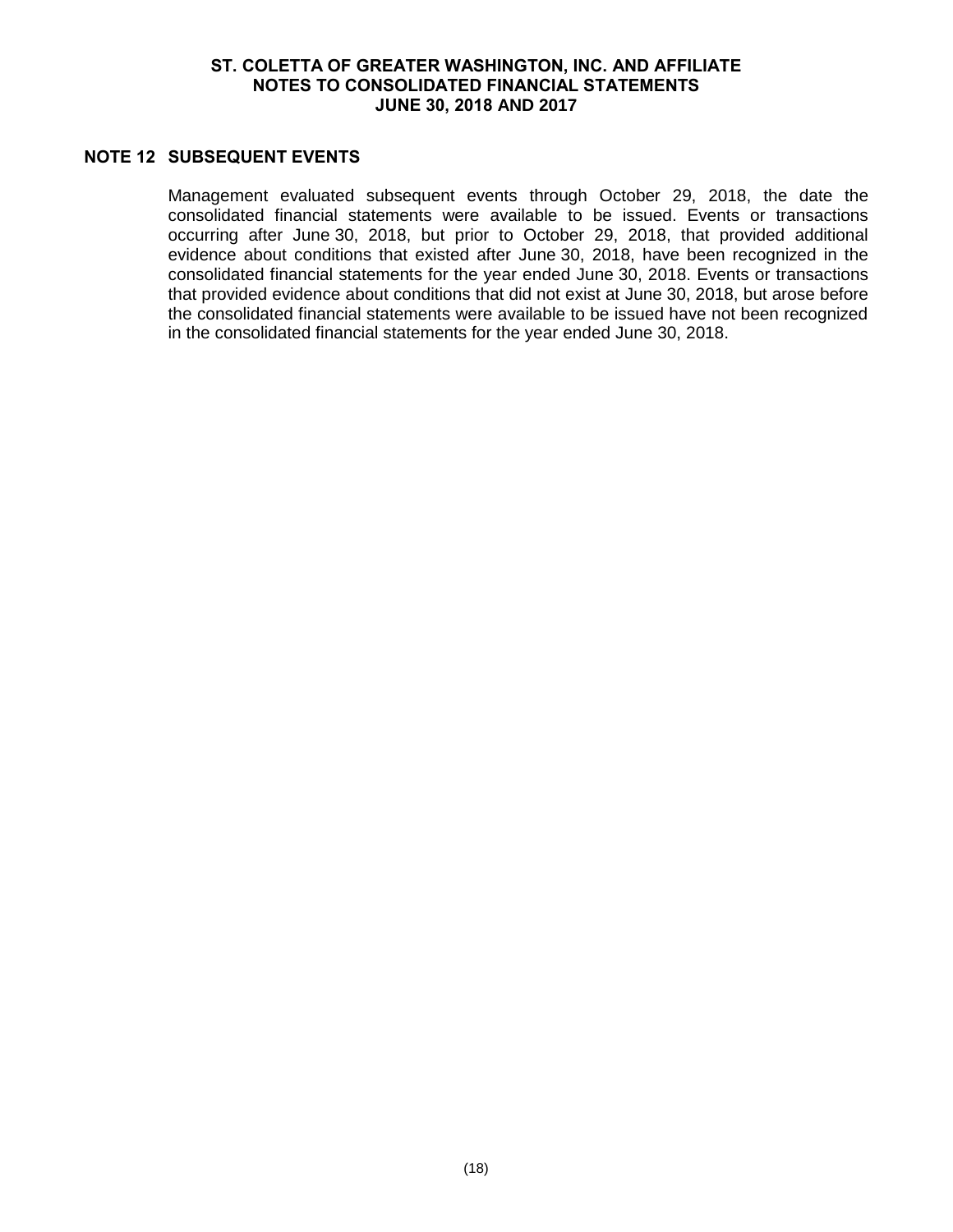## **ST. COLETTA OF GREATER WASHINGTON, INC. AND AFFILIATE CONSOLIDATING STATEMENT OF FINANCIAL POSITION JUNE 30, 2018 (SEE INDEPENDENT AUDITORS' REPORT)**

|                                                               |    | <b>SCGW</b>            |    | The School | Eliminations      | Total |                        |
|---------------------------------------------------------------|----|------------------------|----|------------|-------------------|-------|------------------------|
| <b>ASSETS</b>                                                 |    |                        |    |            |                   |       |                        |
|                                                               |    |                        |    |            |                   |       |                        |
| <b>CURRENT ASSETS</b>                                         | \$ |                        | \$ |            | \$                |       |                        |
| Cash and Cash Equivalents<br><b>Investments at Fair Value</b> |    | 8,287,282<br>3,303,309 |    | 3,000,000  | (3,000,000)       | S     | 8,287,282<br>3,303,309 |
| <b>Accounts Receivable</b>                                    |    | 3,865,833              |    |            | (433, 013)        |       |                        |
|                                                               |    |                        |    | 433,013    |                   |       | 3,865,833              |
| <b>Interest Rate Swap Asset</b>                               |    | 107,124                |    |            |                   |       | 107,124                |
| <b>Prepaid Expenses</b><br><b>Total Current Assets</b>        |    | 106,778                |    |            |                   |       | 106,778                |
|                                                               |    | 15,670,326             |    | 3,433,013  | (3,433,013)       |       | 15,670,326             |
| PROPERTY AND EQUIPMENT, NET                                   |    | 25,295,249             |    |            |                   |       | 25,295,249             |
| <b>DEPOSITS</b>                                               |    | 16,786                 |    |            |                   |       | 16,786                 |
| <b>Total Assets</b>                                           |    | 40,982,361             | \$ | 3,433,013  | \$<br>(3,433,013) | \$    | 40,982,361             |
|                                                               |    |                        |    |            |                   |       |                        |
| <b>LIABILITIES AND NET ASSETS</b>                             |    |                        |    |            |                   |       |                        |
| <b>CURRENT LIABILITIES</b>                                    |    |                        |    |            |                   |       |                        |
| Accounts Payable and Accrued Expenses                         | \$ | 1,242,410              | \$ |            | \$                | \$    | 1,242,410              |
| <b>Accrued Bond Interest Payable</b>                          |    | 22,587                 |    |            |                   |       | 22,587                 |
| <b>Deferred Revenue</b>                                       |    |                        |    | 167,948    | (167, 948)        |       |                        |
| Due to Related Party                                          |    |                        |    | 3,265,065  | (3,265,065)       |       |                        |
| <b>Current Maturities of Capital Lease</b>                    |    | 39,636                 |    |            |                   |       | 39,636                 |
| Current Maturities of Long-Term Debt                          |    | 290,097                |    |            |                   |       | 290,097                |
| <b>Total Current Liabilities</b>                              |    | 1,594,730              |    | 3,433,013  | (3,433,013)       |       | 1,594,730              |
|                                                               |    |                        |    |            |                   |       |                        |
| <b>DEFERRED RENT</b>                                          |    | 289,764                |    |            |                   |       | 289,764                |
| <b>LONG-TERM CAPITAL LEASE -</b>                              |    |                        |    |            |                   |       |                        |
| <b>LESS CURRENT MATURITIES ABOVE</b>                          |    | 115,893                |    |            |                   |       | 115,893                |
|                                                               |    |                        |    |            |                   |       |                        |
| <b>LONG-TERM DEBT - LESS CURRENT</b>                          |    |                        |    |            |                   |       |                        |
| <b>MATURITIES ABOVE, NET</b>                                  |    | 6,887,693              |    |            |                   |       | 6,887,693              |
|                                                               |    |                        |    |            |                   |       |                        |
| <b>Total Liabilities</b>                                      |    | 8,888,080              |    | 3,433,013  | (3,433,013)       |       | 8,888,080              |
| <b>NET ASSETS</b>                                             |    |                        |    |            |                   |       |                        |
| Unrestricted                                                  |    | 32,094,281             |    |            |                   |       | 32,094,281             |
|                                                               |    |                        |    |            |                   |       |                        |
| <b>Total Liabilities and Net Assets</b>                       | S  | 40,982,361             | \$ | 3,433,013  | \$<br>(3,433,013) | \$    | 40,982,361             |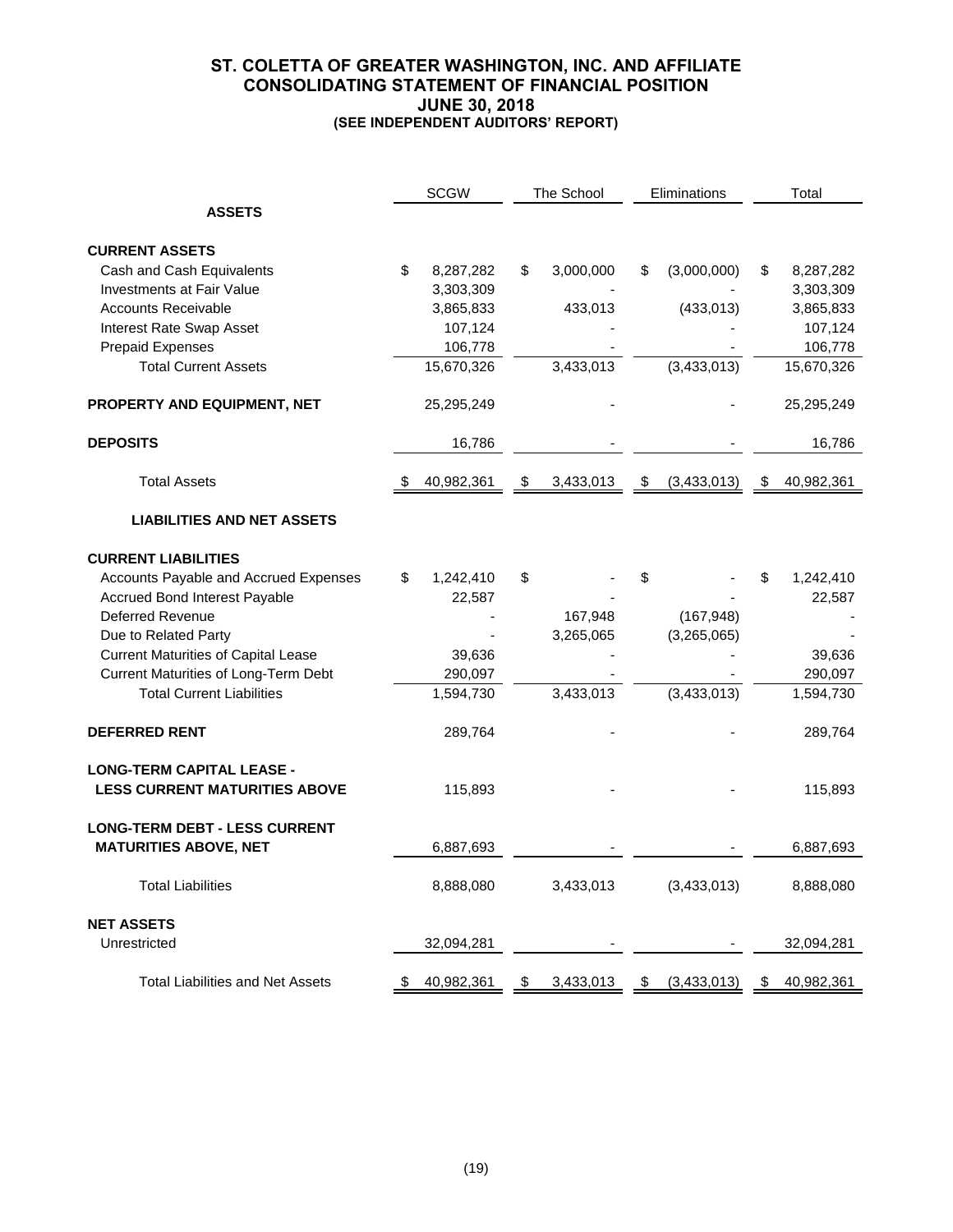## **ST. COLETTA OF GREATER WASHINGTON, INC. AND AFFILIATE CONSOLIDATING STATEMENT OF ACTIVITIES YEAR ENDED JUNE 30, 2018 (SEE INDEPENDENT AUDITORS' REPORT)**

|                                          | <b>SCGW</b> |            | The School | Eliminations         | Total            |
|------------------------------------------|-------------|------------|------------|----------------------|------------------|
| UNRESTRICTED REVENUES, GAINS, AND        |             |            |            |                      |                  |
| <b>PUBLIC SUPPORT</b>                    |             |            |            |                      |                  |
| <b>Management Fee Revenues</b>           | \$          | 18,100,697 | \$         | (18, 100, 697)<br>\$ | \$               |
| Tuition, Fees, and Related Services      |             | 1,360,124  | 14,767,470 |                      | 16,127,594       |
| <b>DCPS Supplemental Funding</b>         |             |            | 1,492,078  |                      | 1,492,078        |
| <b>Federal Grants and Contracts</b>      |             |            | 1,588,035  |                      | 1,588,035        |
| <b>Federal Entitlements</b>              |             |            | 253,114    |                      | 253,114          |
| <b>Adult Revenues</b>                    |             | 5,387,489  |            |                      | 5,387,489        |
| Gain on Interest Rate Swap               |             | 253,342    |            |                      | 253,342          |
| <b>Special Events</b>                    |             | 250,477    |            |                      | 250,477          |
| Net Investment Income                    |             | 188,472    |            |                      | 188,472          |
| Contributions                            |             | 182,090    |            |                      | 182,090          |
| Other Program Service Revenues           |             | 21,618     |            |                      | 21,618           |
| Rental Income                            |             | 32,750     |            |                      | 32,750           |
| Interest Income - Operating Account      |             | 7,998      |            |                      | 7,998            |
| Total Unrestricted Revenues, Gains,      |             |            |            |                      |                  |
| and Public Support                       |             | 25,785,057 | 18,100,697 | (18, 100, 697)       | 25,785,057       |
| <b>EXPENSES</b>                          |             |            |            |                      |                  |
| <b>Program Services</b>                  |             | 21,021,025 | 16,037,217 | (16,037,217)         | 21,021,025       |
| <b>Support Services:</b>                 |             |            |            |                      |                  |
| Management and General                   |             | 2,045,565  | 1,556,660  | (1,556,660)          | 2,045,565        |
| Fundraising                              |             | 654,236    | 506,820    | (506, 820)           | 654,236          |
| <b>Total Expenses</b>                    |             | 23,720,826 | 18,100,697 | (18, 100, 697)       | 23,720,826       |
| <b>CHANGE IN UNRESTRICTED NET ASSETS</b> |             | 2,064,231  |            |                      | 2,064,231        |
| Net Assets - Beginning of Year           |             | 30,030,050 |            |                      | 30,030,050       |
| <b>NET ASSETS - END OF YEAR</b>          | \$          | 32,094,281 | \$         |                      | \$<br>32,094,281 |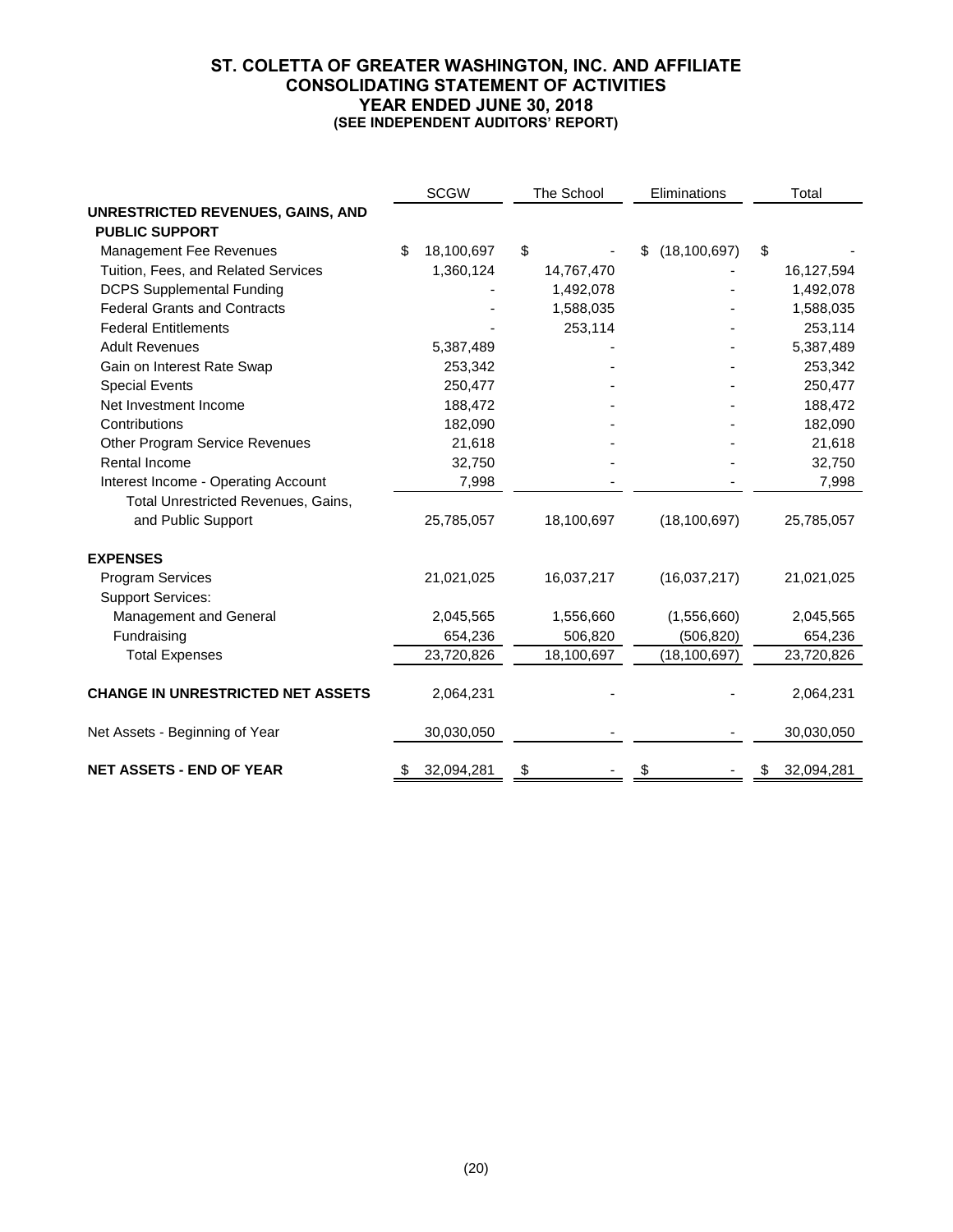#### **ST. COLETTA OF GREATER WASHINGTON, INC. AND AFFILIATE CONSOLIDATED SCHEDULE OF FUNCTIONAL EXPENSES YEAR ENDED JUNE 30, 2018 (SEE INDEPENDENT AUDITORS' REPORT) (WITH SUMMARIZED FINANCIAL INFORMATION FOR 2017)**

|                                   | 2018 |            |    |             |    |             |    | 2017       |              |
|-----------------------------------|------|------------|----|-------------|----|-------------|----|------------|--------------|
|                                   |      | Program    |    | Management  |    |             |    |            |              |
|                                   |      | Services   |    | and General |    | Fundraising |    | Total      | Total        |
| <b>FUNCTIONAL EXPENSES</b>        |      |            |    |             |    |             |    |            |              |
| Salaries and payroll tax          | \$   | 12,482,934 | \$ | 1,140,667   | \$ | 429,726     | \$ | 14,053,327 | \$14,084,100 |
| Employee benefits                 |      | 1,429,005  |    | 136,584     |    | 51,551      |    | 1,617,140  | 1,581,442    |
| Depreciation and amortization     |      | 1,405,189  |    | 62,355      |    |             |    | 1,467,544  | 1,489,683    |
| Consultants and outside services  |      | 1,693,919  |    | 374,884     |    | 47,693      |    | 2,116,496  | 1,773,114    |
| Equipment and maintenance         |      | 955,105    |    | 35,901      |    |             |    | 991,006    | 1,100,682    |
| Food service                      |      | 814,209    |    | 340         |    | 84          |    | 814,633    | 846,739      |
| Classroom and office supplies     |      | 428,675    |    | 104,540     |    | 1,433       |    | 534,648    | 503,652      |
| <b>Utilities</b>                  |      | 483,428    |    | 18,940      |    |             |    | 502,368    | 441,139      |
| Interest                          |      | 277,533    |    | 14,607      |    |             |    | 292,140    | 299,874      |
| Rent                              |      | 317,670    |    | 795         |    |             |    | 318,465    | 360,127      |
| Communications                    |      | 141,243    |    | 3,025       |    | 1,565       |    | 145,833    | 135,991      |
| Dues and subscriptions            |      | 174,031    |    | 7,677       |    | 860         |    | 182,568    | 197,161      |
| Insurance                         |      | 93,293     |    | 47,676      |    |             |    | 140,969    | 143,063      |
| Professional fees                 |      | 15,670     |    | 63,254      |    |             |    | 78,924     | 77,003       |
| Travel and transportation         |      | 78,499     |    | 148         |    | 667         |    | 79,314     | 78,000       |
| Staff recruitment and development |      | 141,693    |    |             |    | 7,906       |    | 149,599    | 151,408      |
| Special events                    |      |            |    |             |    | 106,815     |    | 106,815    | 108,490      |
| Advertising                       |      | 34,075     |    |             |    |             |    | 34,075     | 48,864       |
| Investment expense                |      |            |    | 32,388      |    |             |    | 32,388     | 29,891       |
| Bank fees                         |      | 22,838     |    |             |    |             |    | 22,838     | 17,584       |
| Awards and grants                 |      | 10,963     |    |             |    |             |    | 10,963     | 10,976       |
| Postage and shipping              |      | 12,388     |    | 1,580       |    | 4,471       |    | 18,439     | 14,006       |
| <b>Program Activities</b>         |      | 6,134      |    |             |    |             |    | 6,134      | 9,205        |
| Printing                          |      | 2,484      |    | 204         |    | 1,465       |    | 4,153      | 991          |
| Taxes                             |      | 47         |    |             |    |             |    | 47         | 203          |
| <b>Total Functional Expenses</b>  |      | 21,021,025 |    | 2,045,565   | S  | 654,236     | \$ | 23,720,826 | \$23,503,388 |